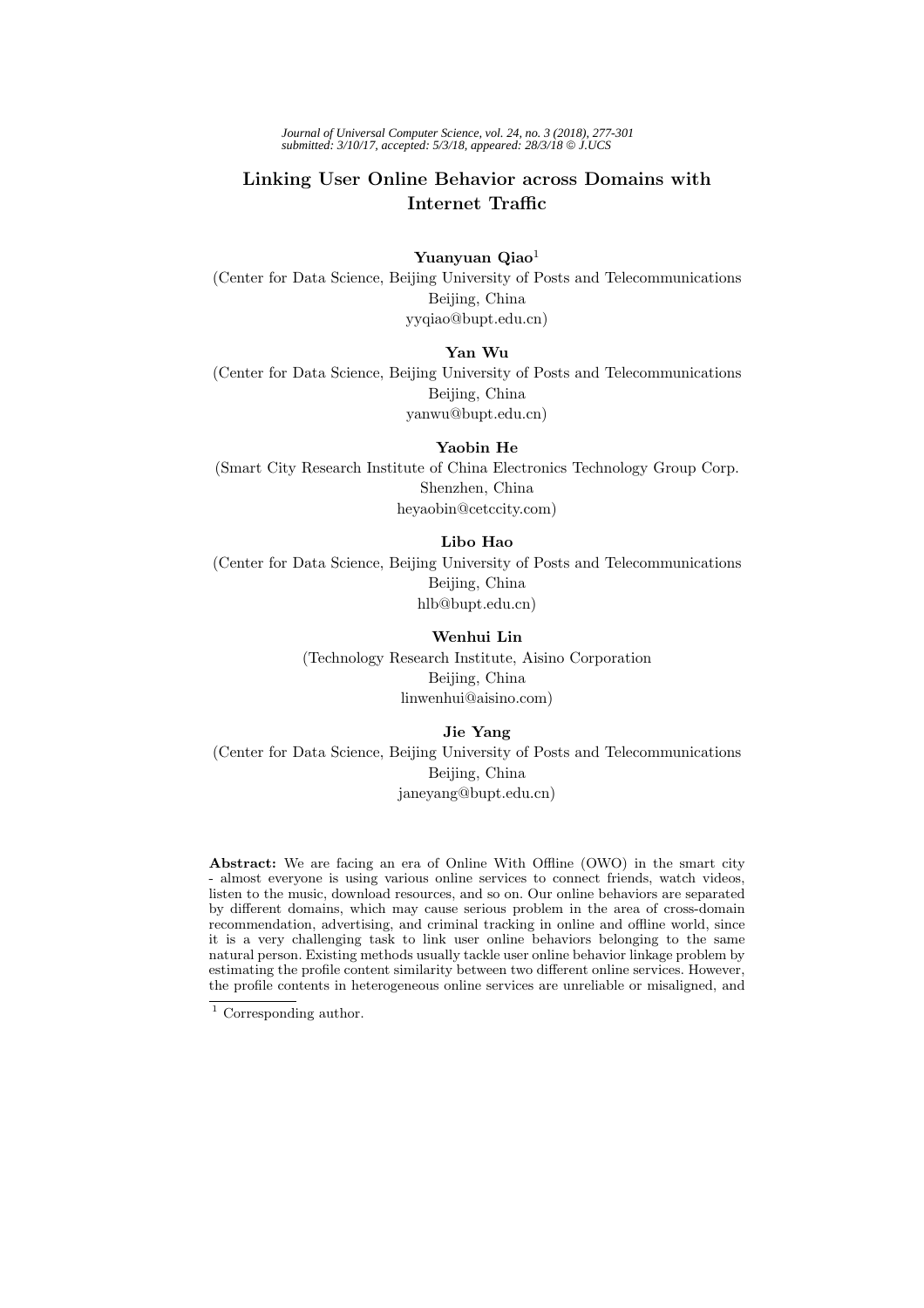the proposed methods are always limited to several services in a specific domain. In order to link individual's online behavior across domains, in this paper, we propose user Online Behavior Linkage across Domains (OBLD), a novel hybrid model, to link user online behavior across domains with Internet traffic. It derives several significant attributes from users' online behaviors, such as user digital identity, various fingerprints of terminals and browsers, spatio-temporal behavior of users, and leverages a supervised classification method to discover the relationship between users' online behaviors. Also, the proposed model has unsupervised setting for dataset with non or few label data if a certain percentage of user digital identities can be extracted from original dataset. By using real-world network traffic collected from two large provinces in China, we evaluate the OBLD model and the linkage precision achieves 89% and 97.9% for two datasets respectively. Especially, the inputs of OBLD, i.e., network traffic flows, cover all online behavior of users who connect with Internet through monitored networks, which makes it possible to link online behaviors of users in whole online world.

**Key Words:** Online Behavior Linkage, User Digital Identity, User Identity Linkage, Internet Traffic, Across Domains

**Category:** L.7.0

#### **1 Introduction**

Nowadays, Internet connects human, machines, and objects together. We live in online world (virtual world in Internet) and offline world (real world with physical entities) at the same time, which records our "Digital Footprints" contain online and offline behavior, and current time and location [Irani et al., 2009, Zhang et al., 2015]. Our online digital footprints capture our online behavior and whatever we do on the web becomes part of our Digital IDentity (DID) forever. Existing researches demonstrate that online and offline behaviors of human have strong influence on each other [Hong and Jung, 2018, Dunbar et al., 2015, Hristova et al., 2016, Qiao et al., 2016]. For example, friends in real world will follow each other on online social networks and share opinions, thought, and photos at anytime; those who have similar interests online may happy to arrange a meeting with each other in a coffee shop. It is well known that human mobility behavior is far from random, they tend to follow daily pattern in a limited space due to long duration of travel [Jung, 2017]. However, online behavior is not limited by space nor by distance, it has accelerated the spread of information in an unprecedented manner, and expanded people's activities, which not only facilitate the daily life of the people, but also trigger some adverse issues in the field of public safety, and online recommendation system.

In the field of public safety, according to the 2016 Internet Crime Report by Federal Bureau of Investigation Internet Crime Complaint Center (FBI IC3), IC3 received 298,728 complaints with a monetary loss of 1.33 billion in 2016, including some common cybercrimes such as, Malware/Scarewarem, Virus, and Phishing/Vishing/Smishing/Pharming, and some cyber related crimes as Crimes Against Children, Identity Theft, Harassment/Threats of Violence, Terrorism, and so on. How to discover potential criminal behavior from massive "digital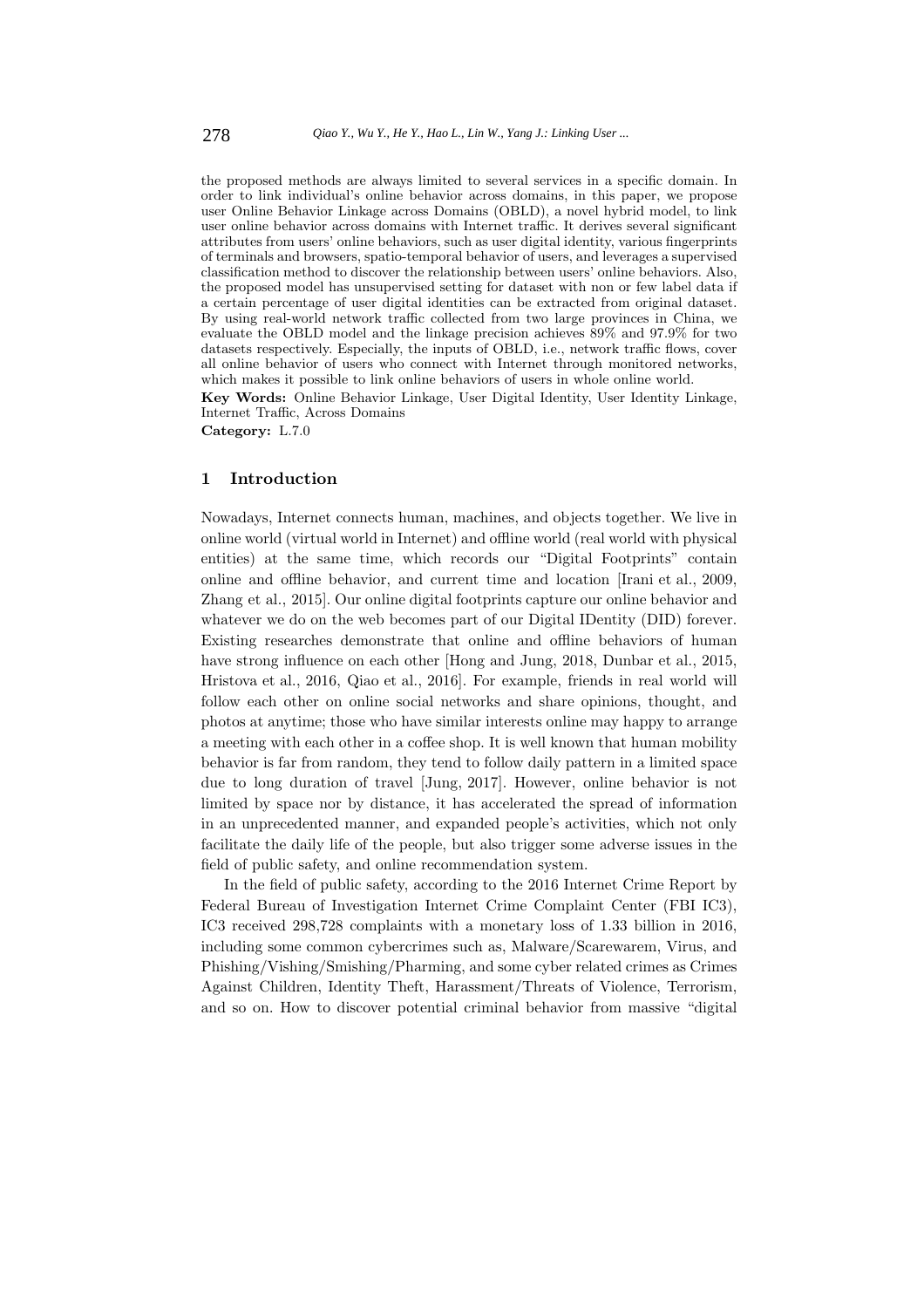footprints", and then track individual behind these online behaviors, have become an urgent task. In addition, in the field of online recommendation system, for a online service, the online behavior of a specific user can be connected together by account, and then user's online interests and attributes are available by analyzing his/her personal data. However, since different services don't share data, and domains with various services are heterogeneous, in order to fully understand users' interests and provide better recommendations or services, connecting online behavior belonging to unique users across different websites has also become a crucial barrier to accurately estimating behaviors and statistics at the user level. Furthermore, aggregating online behaviors from different domains reveals more information about users and is beneficial for personalization and cross-domain recommendations - particularly for solving cold-start problems where systems suffer from sparse user profiles [Abel et al., 2010]. Also, we can leverage the integrated results to help analyze the patterns of user migration between multiple online services [Shu et al., 2017]. Thus, a fundamental question arises: can we link all online behavior of the same user across domains to get a more comprehensive view about the user?

There are more than 4.6 billion known website pages in Internet currently [Hong and Jung, 2016], it is very challenging (even impossible) to link users' behavior online, since users can access to different domains anonymously, with multiple accounts, or as a visitor, even using several terminals. Although several researches have been carried out in recent 2 years focusing on user identity linkage across online social networks [Shu et al., 2017, Nie et al., 2016, Lee and Jung, 2017, Zhang and Yu, 2016], across domains with location data [Riederer et al., 2016], and visitor stitching on cross-device web logs [Kim et al., 2017], linking user online behavior across domains still remains an open problem, primarily for two reasons: first, online behavior linkage across domains is harder than both classifying [Calabrese et al., 2011], and distinguishing [Onnela et al., 2007] users, and it may have been considered impractical at scale. Second, many existing methods are designed for a specific domain [Shu et al., 2017], or at best domains that are semantically similar [Riederer et al., 2016]. In order to build a more convenient, efficient, safe, and reliable network environment, and obtain an integrated profile for each individual, it is necessary to link his/her online behavior across multiple domains together [Nguyen and Jung, 2017, Ma et al., 2014]. In contrast, our goal is to address the most general case in which data across domains is separately generated and has obvious differences in characteristics.

To address this problem, this paper proposes OBLD, a novel hybrid model with unique digital identity based and probability based correlation methods, to link online behavior of users across various domains. We extend user identity linkage problem to user online behavior linkage problem, which aims to correlate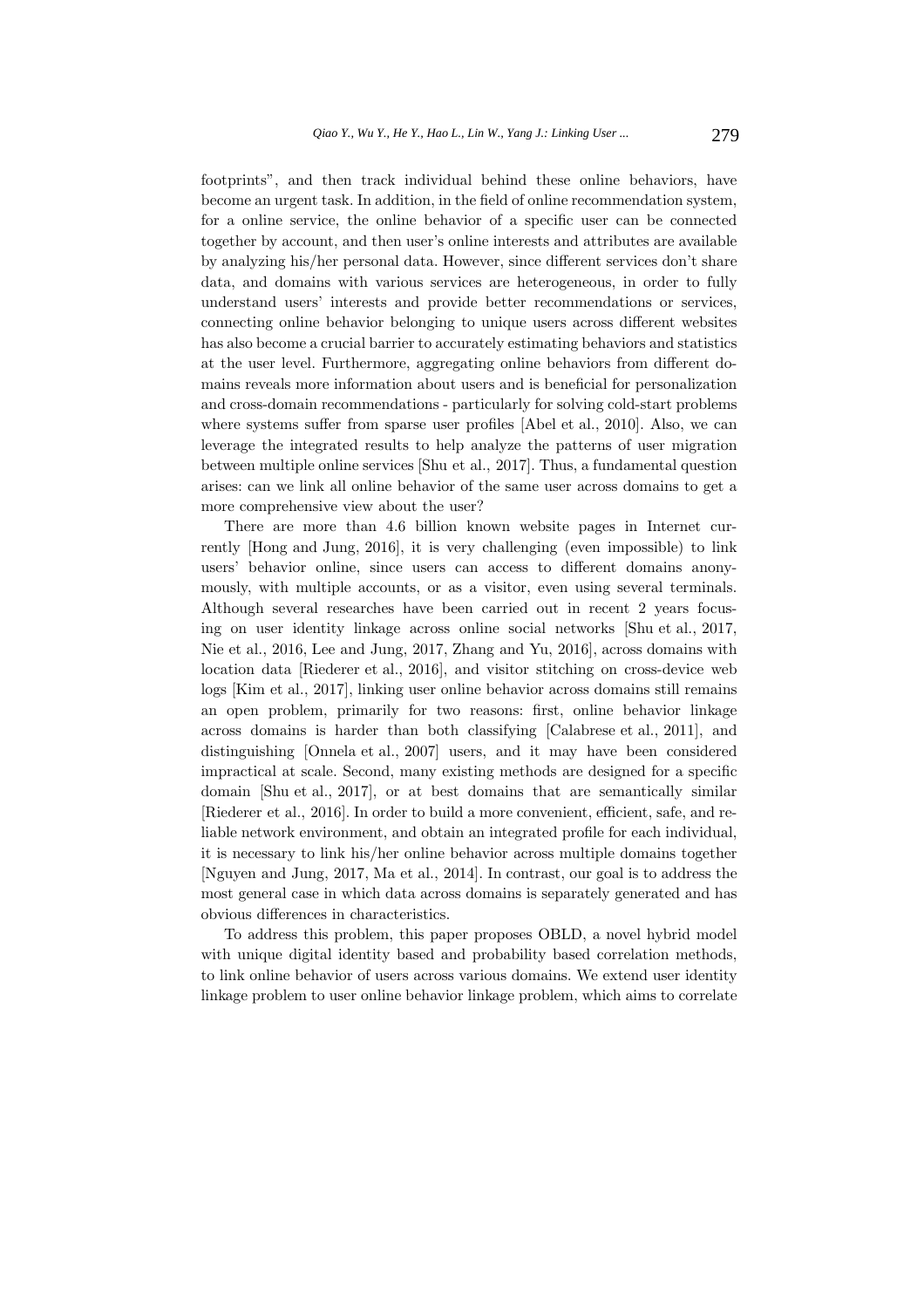online behaviors of user that belong to the same real person with Internet traffic. First, we extract features, such as user digital identity, online fingerprint, and spatio-temporal behavior of users, to evaluate the similarity and dissimilarity between online behaviors. Then, by using the decision tree, we define the problem of user linkage of different online behavior across domains as a binary classification problem. Finally, we apply the Top1 selection method to optimize the results of decision tree. Based on the massive network data traffic collected by the biggest Internet Service Provider (ISP) that covering northern and southern provinces of China, we validate the effectiveness of our proposed model. In summary, the contributions of our paper are as follows:

(1) We propose OBLD, a novel hybrid model with digital identity based and probability based correlation methods, to formalize our problem as a unified framework. The unique digital identity based correlation method can achieve 100% accuracy in a small scale. The probability based correlation method converts the user online behavior linkage issue to a bipartite problem for all datasets, which is improved by an user online behavior feature based unsupervised function to achieve higher accuracy and coverage [Lee and Jung, 2017].

(2) This model has fully modeled the similarity and dissimilarity between users' online behaviors from several aspects from Internet traffic point of view. Online fingerprints and offline spatio-temporal patterns are extracted as features to train the model [Tan et al., 2014]. The attributes of user's online behavior used here are not dependent on a specific domain, which can be applied to data sets from different domains and different network environments. What's more, the proposed method can be easily scaled to adapt massive data traffic in networks [Bui and Jung, 2018].

(3) We validate the effectiveness of our proposed model with two real big data sets, which are extracted from real network data traffic of Internet collected from typical provinces in China covering millions of people over a month. The real network traffic data is generated by factual users while connecting with Internet, and various users' online behaviors of services across domains can be found and extracted from the data to evaluate the mode.

The rest of the paper is organized as follows. In Section 2, related works in the field of user online behavior linkage are introduced. Section 3 provides the problem definition for user online behavior linkage. In Section 4, we introduce the data set used in our experiment. Feature extraction from network data traffic is illustrated in Section 5. Section 6 introduces the proposed hybrid model to link user online behavior across domains. Experimental results and analyses based on real data traffic are given in Section 7. Conclusions are drawn in Section 8.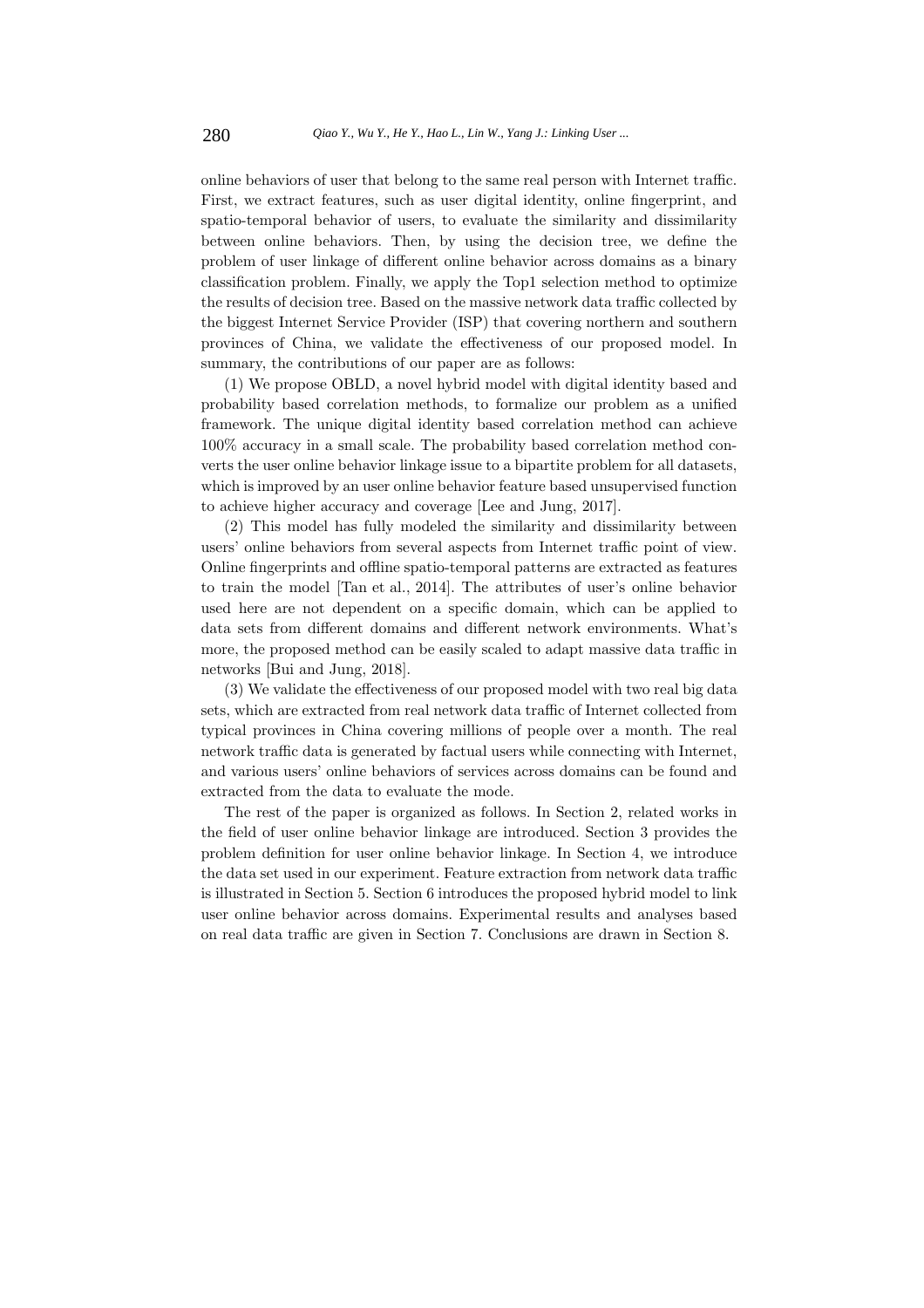# **2 Related Work**

The increasing popularity of users accessing to multiple domains with many accounts, or anonymous makes user online behavior linkage problem of critical importance to business intelligence by gaining from user's online behavior a deeper understanding and more accurate profiling of users. A general framework for user online behavior linkage is usually composed of two major phases: (1) Feature extraction and (2) Model construction [Shu et al., 2017]. In the feature extraction phase, features that could distinguish users' online behaviors are extracted from content [Zafarani and Liu, 2013, Kong et al., 2013],users' profile [Lee and Jung, 2017, Zhang et al., 2015, Perito et al., 2011], network structures [Korula and Lattanzi, 2014, Zafarani et al., 2015, Bartunov et al., 2012, Man et al., 2016], trajectories [Riederer et al., 2016, Cho et al., 2011], web logs [Kim et al., 2017], and online interest [Liu et al., 2014, Nie et al., 2016]. Then, extracted features [Man et al., 2016, Zafarani and Liu, 2013] are then used as inputs for training supervised [Nie et al., 2016, Perito et al., 2011], semi-supervised [Zhang et al., 2015] or unsupervised [Riederer et al., 2016] model. As last, the proposed model [Liu et al., 2014] estimates the correlation of users' online behaviors to solve the user online behavior linkage problem.

In 2016, a review surveys advancements in user identity linkage across online social networks, and introduces a unified framework for the user identity linkage problem [Shu et al., 2017]. It suggests that, in the future, methods should be adjusted and applied in cross network scenarios [Liu et al., 2016], and more practical problem settings can be further explored. In the latest papers, some researchers tend to link user digital identity by mapping heterogeneous networks to a homogeneous space, they apply network embedding techniques [Man et al., 2016, Liu et al., 2016], propose latent user space model [Lee and Jung, 2017], or solve network alignment problem [Zhang and Yu, 2016], to learn the follower-ship / followee-ship of each user [Liu et al., 2016], to obtain social network structures with low dimension space [Man et al., 2016], to learn a projection function [Lee and Jung, 2017], to explore multiple user and location anchor link prediction [Zhang and Yu, 2016]. Some researchers try to understand the content of users' behavior in different domains and link users' behavior by comparing the mined contents [Nie et al., 2016, Riederer et al., 2016]. In paper [Nie et al., 2016], core interests of users are extracted by topic modeling, to connect user in different social networks. Aligning [Riederer et al., 2016] and spectral co-clustering [Han et al., 2017] algorithms are applied to users' trajectories, and then finds the most likely matching user behaviors by utilize the maximum weighted matching scheme. In WWW 2017, Sungchul Kim and et. al proposed probabilistic soft logic learning based framework to solve visitor stitching problem on noisy and incomplete cross-device web logs [Kim et al., 2017]. Internet Protocol (IP) addresses, geo-graphic coordinates, and user-agent information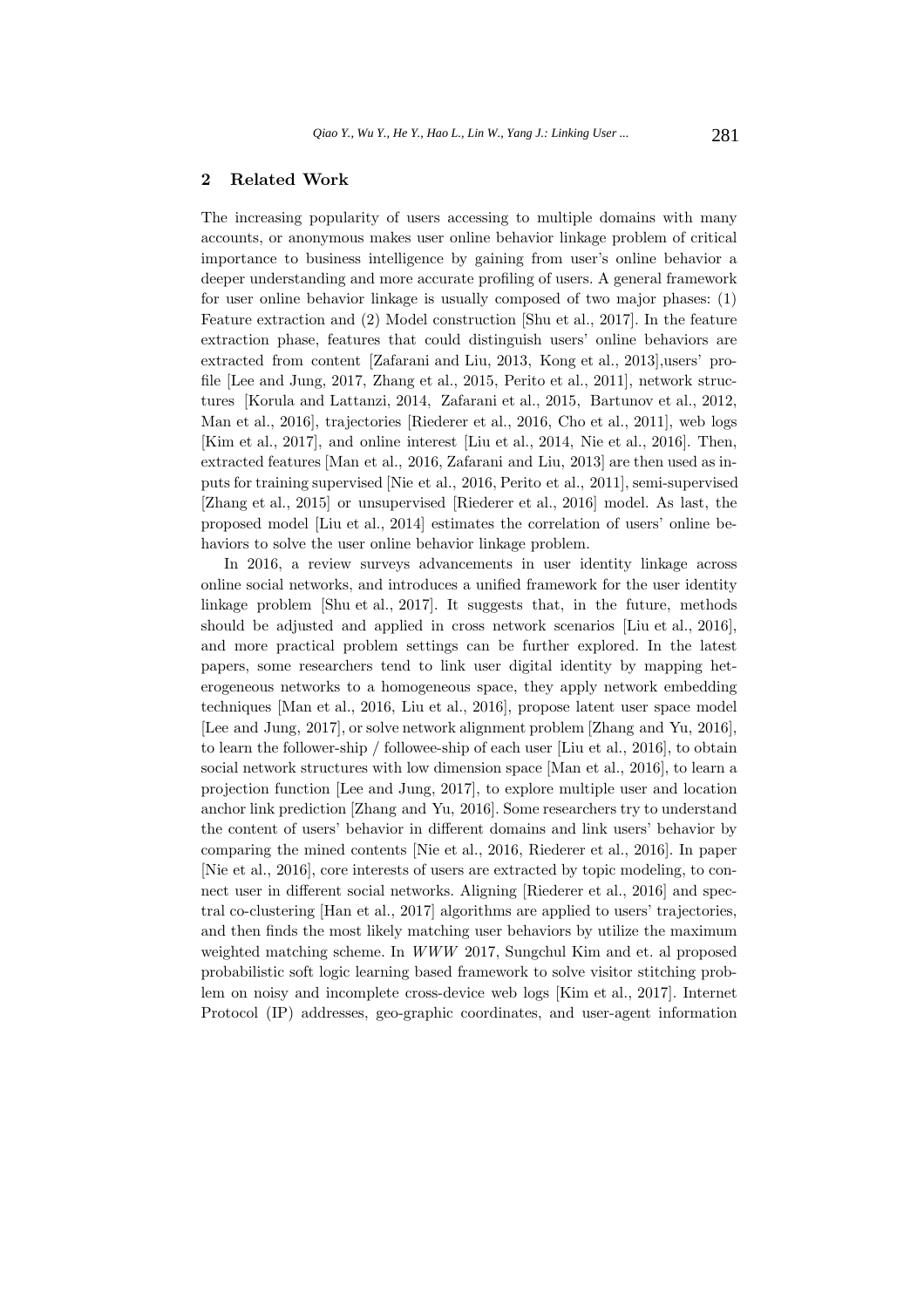are considered as features to train the model [Tan et al., 2014]. The studies also pointed out that, in the future, proposed methods should adapt to exponentially large number of data source [Lee and Jung, 2017, Kim et al., 2017], unsupervised learning framework [Lee and Jung, 2017, Shu et al., 2017], and fully mine contents in the dataset [Shu et al., 2017, Riederer et al., 2016, Han et al., 2017].

In this paper, in order to extract the features with high distinguishability from Internet traffic, we select features with universal existence, uniqueness, and reliability property, to reduce the data skews and noise caused by diversity and heterogeneity of users' online behavior in network environment [Ma et al., 2018]. We also try to understand the contents by considering online fingerprint and offline spatio-temporal patterns as features. The proposed hybrid model, OBLD, links users' online behaviors with unique digital identity and probability based correlations, which has a unsupervised setting and can be easily scaled to adopt real network environment with massive imbalanced data traffic. Particularly, the input of our model is traffic flows that aggregated by data packets collected from core networks of ISP, which may cover millions of domains and population [Liu et al., 2013].

Nowadays, smart devices, carried by users as sensors wherever they go, bring us ubiquitous mobile access to the Internet. In this digital age, our paper trails and digital trails coexist, an important component of our footprints are our online digital footprints [Irani et al., 2009]. Every time we connect with Internet, data is "delivered" in packets, i.e., our device and the web servers we access exchange tens of thousands of data packets through Internet, which contain online digital footprints with rich information, such as current time, current location, visited web services, Uniform Resource Identifier (URI), device type, data traffic size, and so on. With the explosion in data traffic amount [Dunbar et al., 2015], increasing number of studies emerge in the area of data traffic analysis [Naboulsi et al., 2015, Blondel et al., 2015, Calabrese et al., 2015], including social, mobility, and network analysis. In recent years, ISP has opened more and more Internet traffic to public, to encourage the researchers discover the potential of data traffic on solving city traffic problem, reducing energy consumption, improving human health in the city, and understanding poverty [Nguyen and Jung, 2018, Bello-Orgaz et al., 2016, Hong et al., 2017]. As a result, data traffic of Internet has become a unique data source to study population, society, and development on a scale not yet seen. It presents both opportunities and challenges for linking online behavior of users. On the one hand, focusing on Internet traffic makes it possible to connect all online behavior of users together in all domains, and provides a comprehensive view of users' online interests. On the other hand, how to link user's behavior based on PB or EB level big data traffic with four Vs characteristics [Chen et al., 2014], is an un-avoidable problem, which can be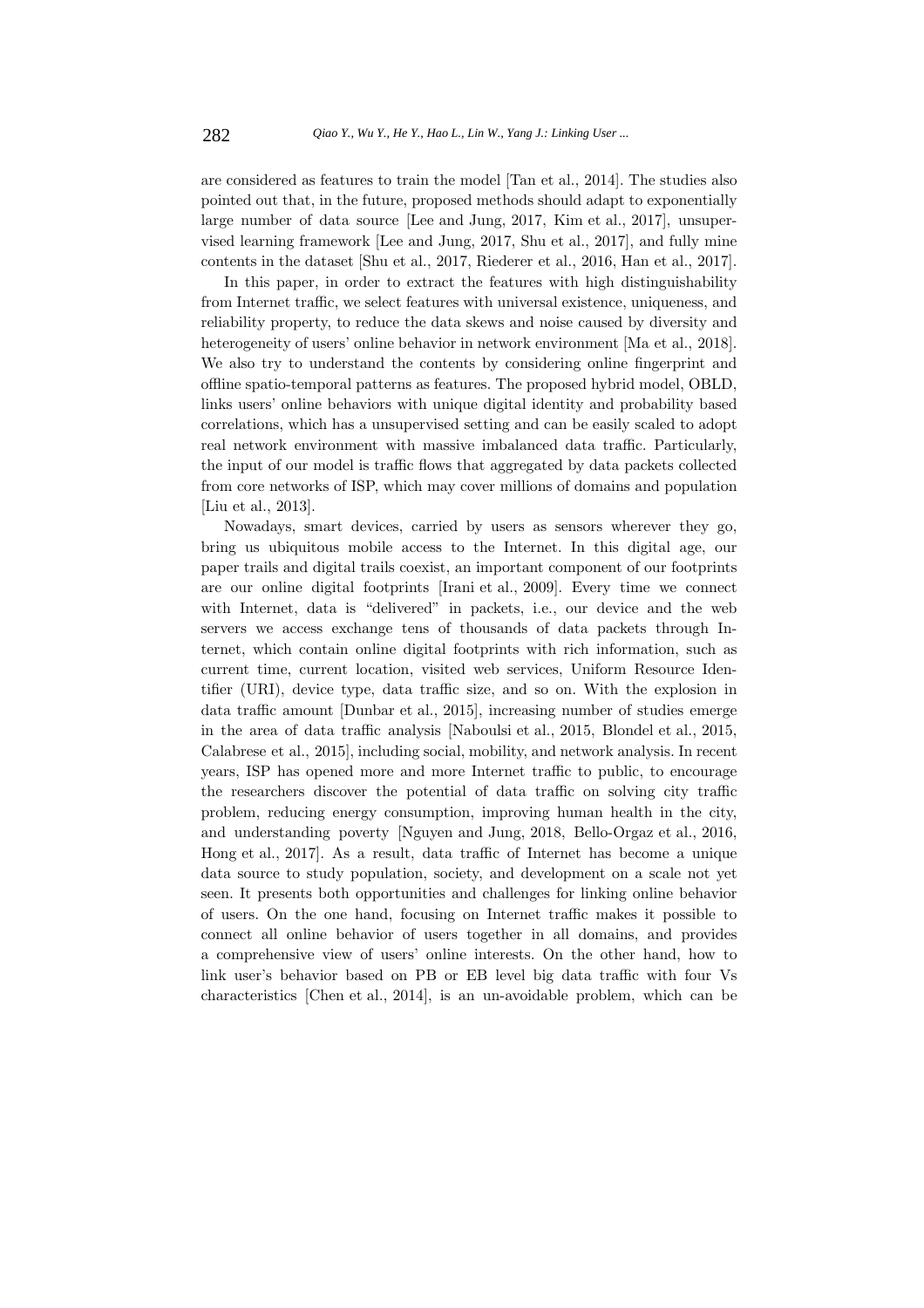handled by us at technical level [Qiao et al., 2018] and method level proposed in this paper.

While obtaining a full picture of users' online behavior has many applications in industry and research, it also raises legitimate and serious concerns about the privacy of users online. Along with the encryption technology development, we may not able to collect users' behavior online, however, spatiotemporal trajectories [Han et al., 2017] and fingerprints extracted from data traffic [Rahmati et al., 2011] are enough to track and identify users. Even though, many researchers believe that formulating users' digital footprints and linking multiple digital identities can help to find out security and privacy breaches with dire consequences [Gundecha et al., 2014], detect and protect users from various privacy and security threats arising due to vast amount of publicly available user information [Riederer et al., 2016], keep the user informed about such threats and suggest her preventive measures [Malhotra et al., 2012], and verify ages online to protect children [Zafarani and Liu, 2013]. In general, leverage new methods of user behavior linkage for a better tomorrow is important and necessary.

# **3 Problem Definition**

Let P denotes the set of all online services in real life. For an online service S,  $C_s$ denotes the set of all digital identities in online service S, and each one belongs to a distinct user.  $\phi_s$  is a method mapping each digital identity in service S to a natural person.

Our user **O**nline **B**ehavior **L**inkage (OBL) problem is defined as follows:

Given two online service platforms  $\overrightarrow{S}$  and  $\overrightarrow{S}$ , the OBL is to design a linkage method f to decide whether the two digital identities in S and  $S$  respectively correspond to the same natural person, i.e.,  $f: C_s \times C_{s'} \mapsto \{0,1\}$  such that for any pair of digital identities  $(u_i, u_{i'}) \in C_s \times C_{s'}$ , we have

$$
f(\langle u_i, S \rangle, \langle u_{i'}, S \rangle) = \begin{cases} 1 & \text{if } (\phi_S(u_i) = \phi_{S'}(u_{i'})), \\ 0 & \text{otherwise}. \end{cases}
$$

For simplicity, this work assumes that one user has at most one digital identity in an online service.

#### **4 Data Description**

In this paper, we use two data sets which are collected from different network environments: fixed network and mobile (wireless) network. The two data sets are collected by the high-speed Traffic Monitoring System (TMS) [Qiao et al., 2018] developed by our group.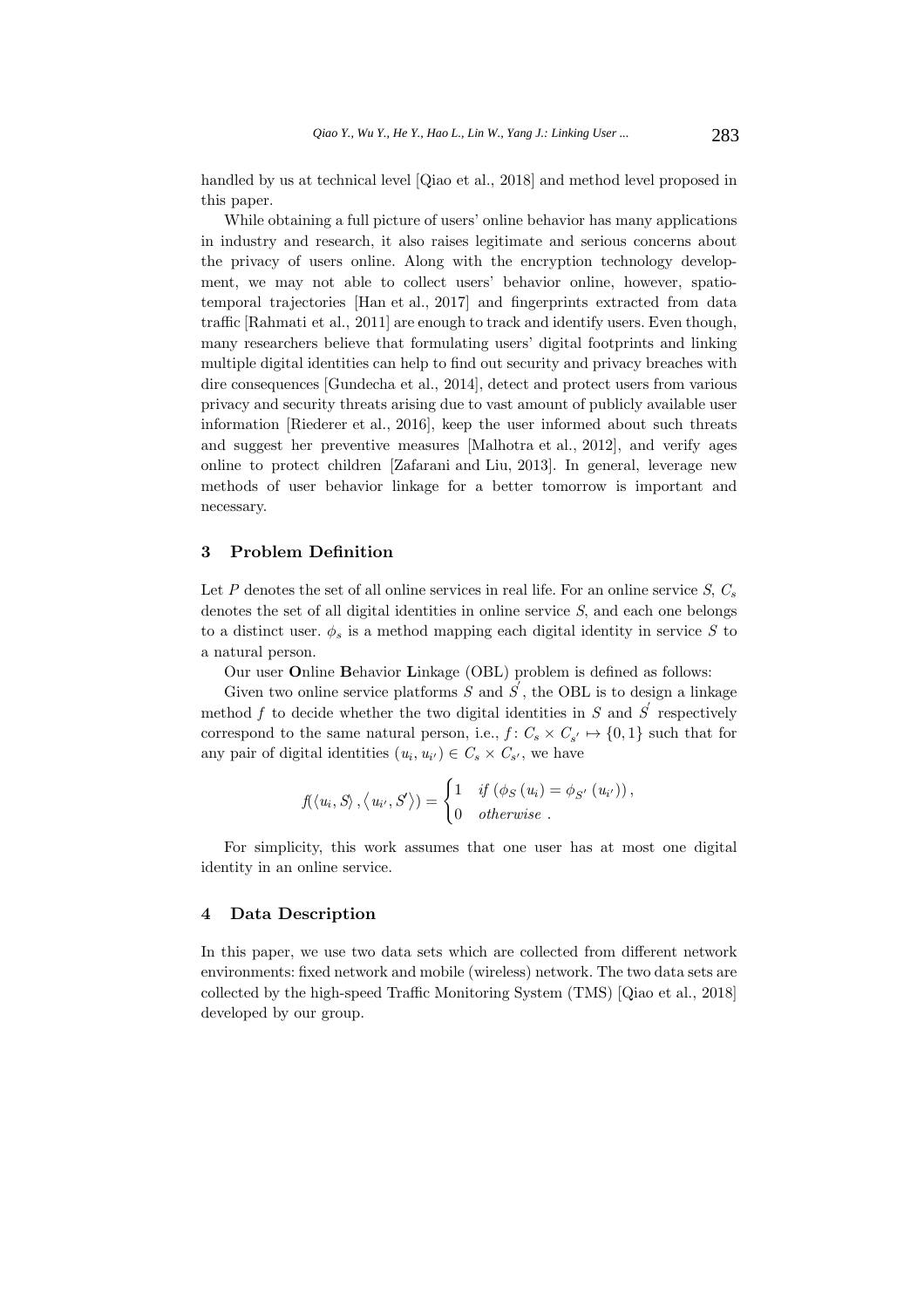

Figure 1: The network architectures and deployment of TMS.

For the fixed network, as shown in  $[Fig.1(a)],$  User Equipment (UE) connect with Internet through Local Area Networks (LAN) or Wireless Local Area Networks (WLAN). TMS collects the HyperText Transfer Protocol (HTTP) packets between Metropolitan Area Network (MAN) and Internet, and then aggregate them into HTTP records. The collected dataset comprises a sequence of time-stamped records, which contain IP address, Uniform Resource Identifier (URI), cookie, user-agent, etc.

For the mobile network, as shown in  $[Fig.1(b)],$  by deploying TMS at the core network edge connecting to the  $2G/3G$  network interfaces, traffic data generated by UE is collected. A UE communicates with a base transceiver station (BTS) or Node B, which transmits its network traffic to a base station controller (BSC) or radio network controller (RNC). The controllers (BSC/RNC) then deliver the network traffic to a serving GPRS support node (SGSN) that establishes a tunnel on Gn interface (interface between the GGSN and the SGSN) with a gateway GPRS support node (GGSN) through which the data enters the Internet (GPRS represents "General Packet Radio Service"). We collect mobile Internet traffic from Gn interface and store the data traffic as flow records, which contain base station ID, user's anonymized ID, IP address, URI, user-agent, etc.

The online services used by users are distinguished by keywords in URI, such as "y.qq.com", "jd.com", and "taobao.com", etc. The digital identities of users can be found in URI or Cookie. Cookie is a small piece of data sent from a website and stored on the user's computer by the user's web browser while the user is browsing. It usually contains user's digital identity. User-agent contains user's online fingerprints, e.g., mobile phone operation system (mobile-os) and mobile phone brand for mobile phone users, as well as Personal Computer operation system (PC-os) and browser version (BV) for PC users.

#### **Feature Extraction** 5

Every time users connect with Internet, much information, such as current time, IP, URI, User-agent, and so on, is transmitted between user's device and servers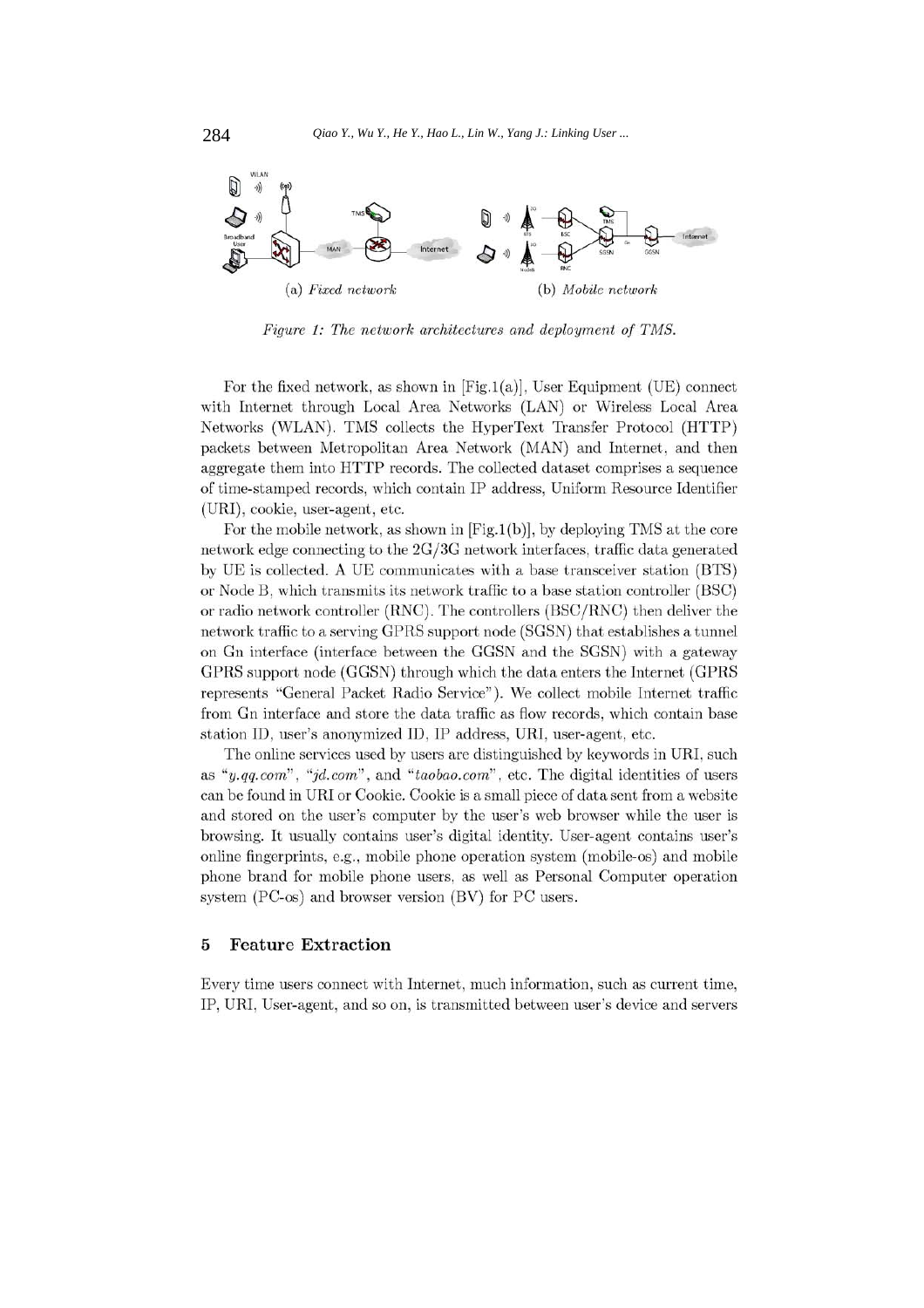with data traffic. In order to identify who generated which data traffic, and then trace all the online behavior of users, features that widely available in Internet traffic and highly discriminative between different users should be extracted.

We can extract user's online behavior from each flow record and form a vector UBlog:

 $\overline{UBloq} = (UTC, IP, service, \overline{DID}, os, BV, brand).$ 

If several digital identities have been extracted from one record, it will generate a digital identity relationship vector as follows:

 $\overline{DID} = (DIDtype_1, DID_1, DIDtype_2, DID_2, ...).$ 

The elements in the vector  $\overline{UBlog}$  respectively stands for the UTC time when the record is generated, the IP used by the user when the record is generated, the online service's name, vector for digital identity, terminal's operation system as well as its version, the type and version of browser and mobile phone brands. If the online fingerprint  $finger \in \{os, brand, browser\}$  can not be extracted, the value is assigned to *Null.* In  $\overline{DID}$ , *DIDtype* refers to the type of *DID* (like cell phone number, email account, user name, and etc). Usually, if  $DIDs$  in  $\overline{DID}$ of two  $\overline{UBlog}$  belong to the same actual person, the possibility that these two  $\overline{UBlog}$  belong to the same users is very high.

In this part, we illustrate three kinds of features used to train our model, i.e., user digital identity, online fingerprint, and spatio-temporal behavior of user.

#### **5.1 User Digital Identity**

Digital IDentity (DID) is the representation of a human identity that is adopted or claimed in cyberspace to interact with machines or people [Sorrentino, 2009]. Users may also project more than one digital identity through multiple communities. In Internet traffic, many digital identities can be extracted, for example, IP address, identifier in Cookie, and online service account of user. However, above digital identity is not universal unique, maybe unavailable (except for IP), and usually changes with time or domain. Therefore, in order to link user's online behavior across domain, specific rules for user digital identity based feature extraction are required.

#### **5.1.1 IP based features**

When users get access to online services, each network and terminal will be assigned with an IP address. Firstly, we give some definitions:

Definition 1: LAN users. It represents the users in a local area network.

Definition 2: IP sharing. It represents the situation that multiple terminals share the same IP over a LAN.

Definition 3: public IP. Due to the setting of LAN, the same IP used by multiple users is called public IP.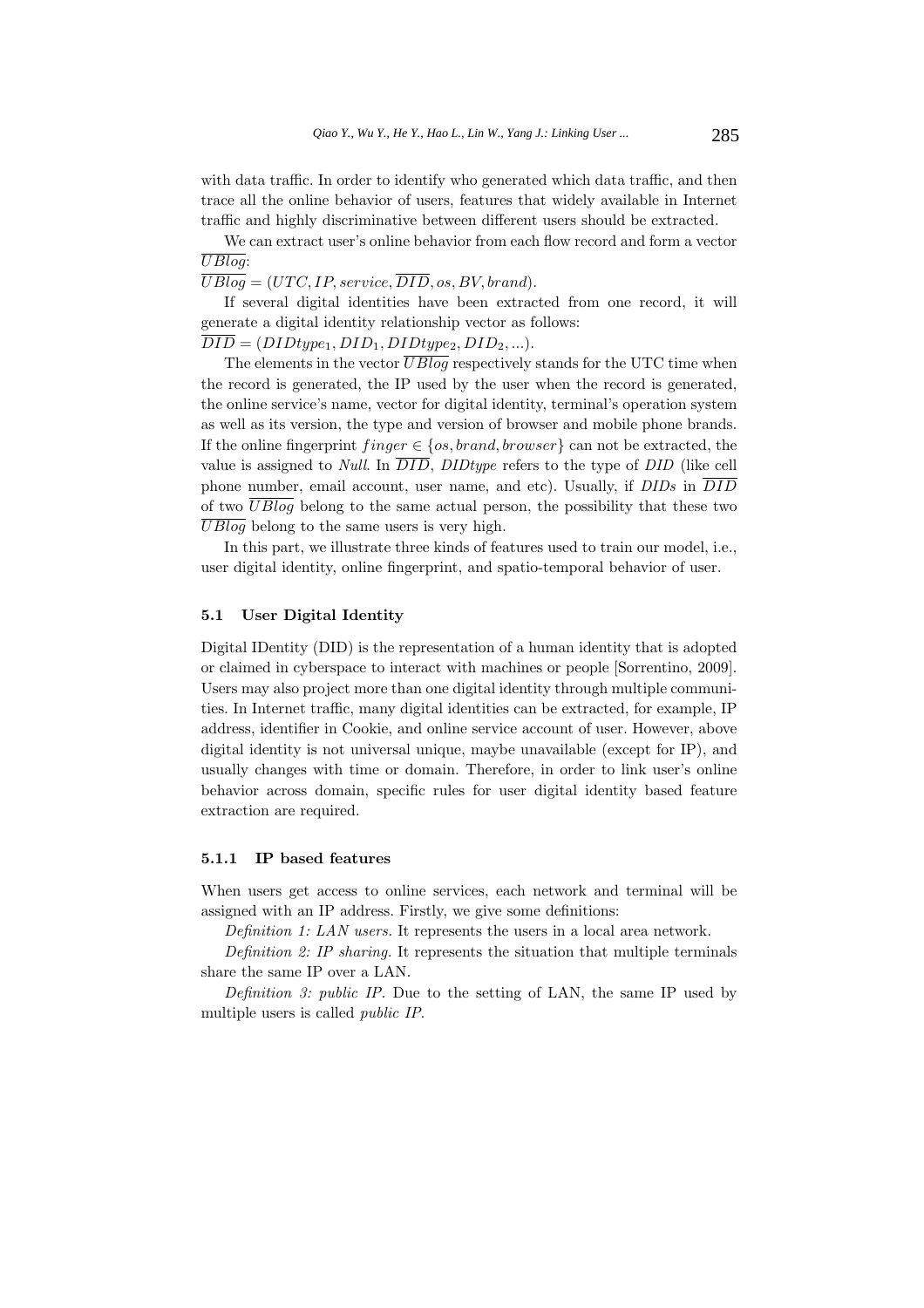

Figure 2: Time discretization.

IP relevance can be very effective in characterizing the relationship between different online behaviors. In order to quantify the relevance of IP usages between online behaviors, we discretize the start time  $UTC$  of the flow record. By setting the time window with the *width* and the moving *step*, the start time UTC can be discretized and mapped into the discrete time *window*. As shown in [Fig.2], the *width* selected in the experiment is 1 hour, and the *step* between two time windows is 0.5 hour. Each  $\overline{UBlog}$  records the start time and IP of a digital identity when user browsing a specific service. The IP usage of a digital identity can be represented as a 2-tuple  $(ip, window)$ . During a long time, the replacement path of a user's IP can be traced by the HTTP records and then be abstracted as a sequence *IPSeq* as: *IPSeq* =  $\langle IP_1, IP_2, ..., IP_n \rangle$ , where  $IP_k = (ip_k, window_k), k \in (1, n).$ 

**Heuristic knowledge 1:** If there are two digital identities for  $service<sub>1</sub>$  and service<sub>2</sub> respectively, i.e.,  $DID_1 = (idtype_1, id_1), DID_2 = (idtype_2, id_2),$  and the intersection of their *IPSeq* is: *IPintersec* =  $IPSeq_1 \cap IPSeq_2$ .

If  $DID_1$  and  $DID_2$  belong to a same actual user, the number of elements in set *IPintersec* is at least 1. In view of this, we customize some indicators from multiple dimensions: IPSeq similarity, Uniqueness of shared IP, Correlation of IPSeq combines with the number of LAN users, and IP dissimilarity.

1) IPSeq Similarity

The indicator is designed to assess the IP usage similarity between two digital identities in different services in any time window. We define the IPSeq similarity  $\rho$  as follows:

$$
\rho = Jaccard(IPSeq_1, IPSeq_2)
$$
  
= 
$$
\frac{|IPSeq_1 \cap IPSeq_2|}{|IPSeq_1 \cup IPSeq_2|}. \tag{1}
$$

The large value of  $\rho$  indicates that the two digital identities almost have the same IP in any time window, so they highly likely belong to a same user. If  $\rho = 0$ , the two digital identities are considered to belong to different users. However, the indicator ignores the case of IP sharing, which brings error to the results. In this case, two digital identities refer to different users may also have a high value of  $\rho$ .

2) Uniqueness of shared IP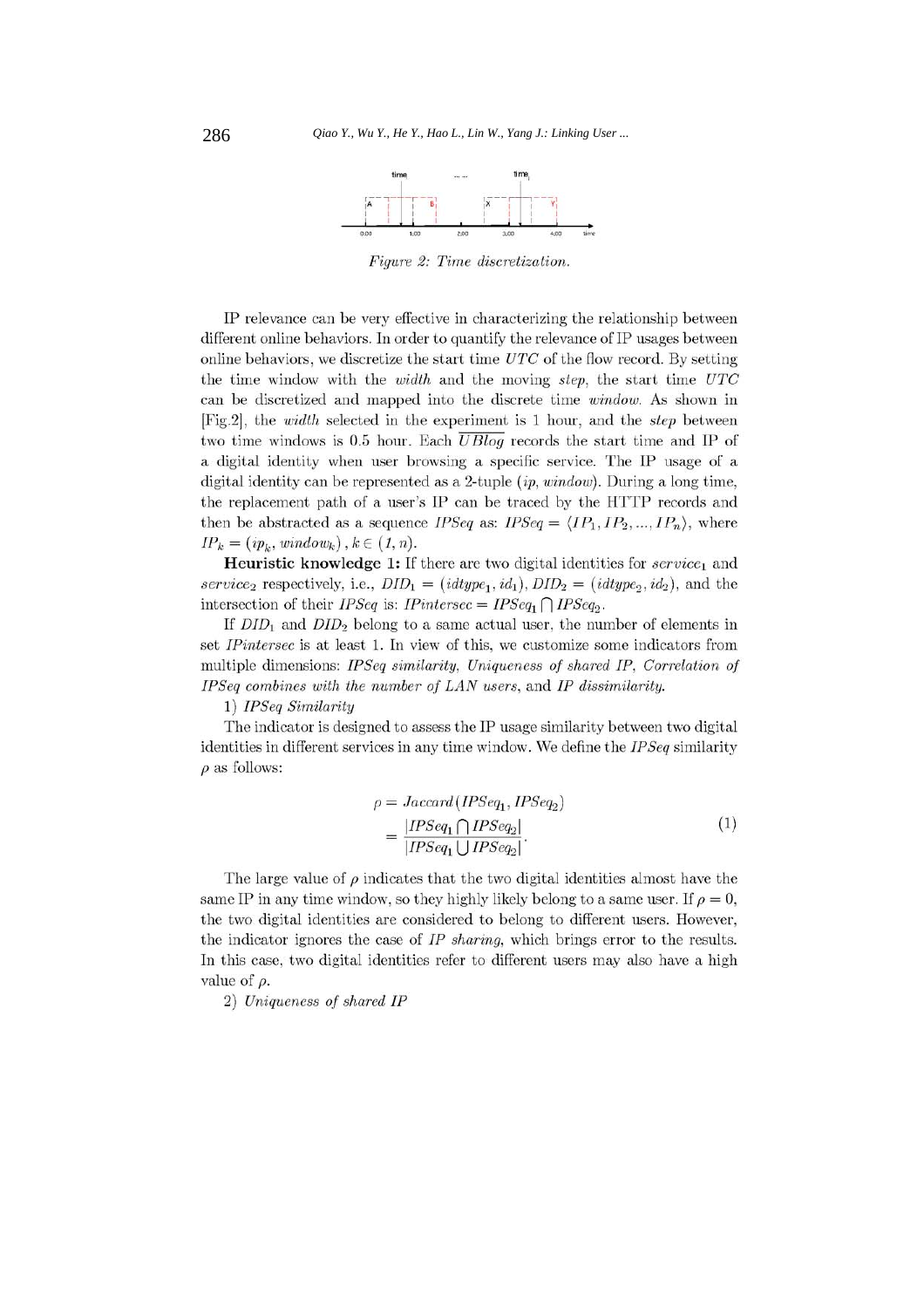Considering the case of IP sharing, we define uniq to measure the uniqueness of IP sharing:

$$
uniq = uniq (IPSeq1 \cap IPSeq2)
$$
  
= 
$$
\frac{\sum_{i=1}^{M=|I|Pintersec|} \frac{1}{n_{IPintersec(i)}}}{|IPintersec|}.
$$
 (2)

where *IPintersec*(*i*) represents the  $i^{th}$  element in *IPintersec*, and  $n_{IPintersec(i)}$ represents the amount of users who use  $ip_i$  in the time window  $window_i$ . The large value of  $\text{uniq}$  indicates that the *public IP* used by the two digital identities is shared by very few digital identities at the same time. In other words, these two digital identities appear within a small LAN.

3) Correlation of IPSeq combines with the number of LAN users

Taking the number of digital identities within the LAN into consideration, we define the indicator *corr* to describe the IP similarity between two digital identities in different services in any time window:

$$
corr = corr\left(n_{IPSeq_1}, n_{IPSeq_2}\right)
$$

$$
= \frac{n_{IPSeq_1} \cdot n_{IPSeq_2}}{|n_{IPSeq_1}| \cdot |n_{IPSeq_2}|}. \tag{3}
$$

where  $n_{IPSeq_1}$  represents a vector formed by the reciprocal of the amount of users using  $ip_i$  in the time window window<sub>i</sub>. The large value of *corr* indicates that the digital identity pair always has the same IP in any time window, and the degree of IP sharing is low. So this pair is more likely to refer to a same user.

## 4) IP dissimilarity

In order to fully discover the relationship between digital identities, this part defines a feature from a new perspective of dissimilarity.

**Heuristic knowledge 2:** There are two digital identities  $DID_1$  and  $DID_2$ which refer to a same user in the real world, and they are from online  $service<sub>1</sub>$  and  $service_2$  respectively. The two digital identities may not appear with different IP at the same time.

In the view of this, we define *dissim* to measure the dissimilarity of IP usage between digital identities in different online services:

$$
dissim = dissim (IPSeq1, IPSeq2)
$$
  
= 
$$
\frac{|T_{diff} (IPSeq1, IPSeq2)|}{|T_{all-windows} (IPSeq1, IPSeq2)|}.
$$
 (4)

where  $T_{all-windows}$  represents a sequence of time windows when both  $DID_1$ and  $DID_2$  appear in Internet traffic.  $T_{diff}$  satisfies  $T_{diff} \subseteq T_{all-windows}$  and represents the set of time windows in which  $DID_1$  and  $DID_2$  use different IP. The value of dissim ranges from 0 to 1. The large value of dissim indicates a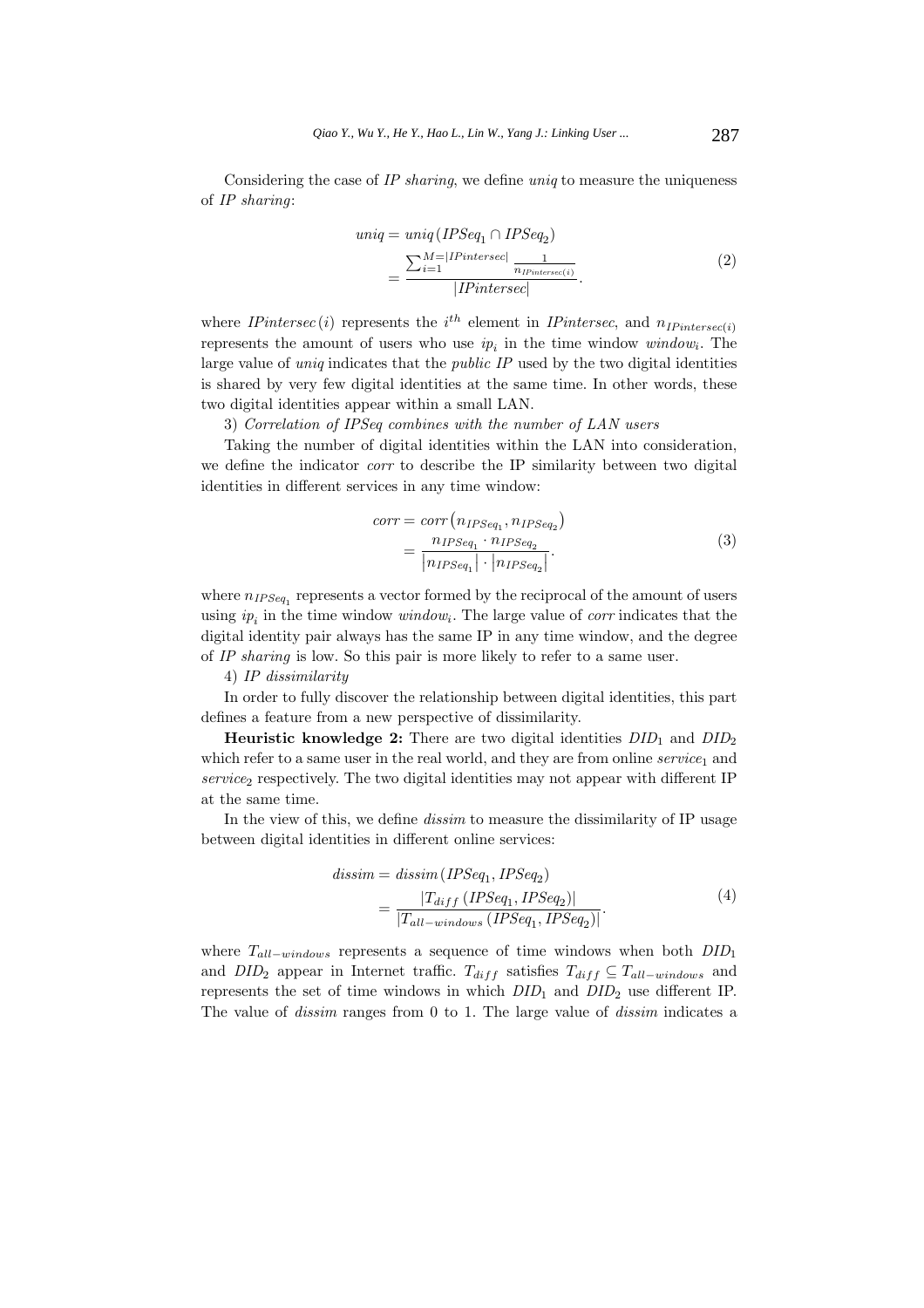weak correlation between identities, and they are less likely to belong to the same user. For instance, the value larger than 0.5 indicates the two digital identities appear with different IP for more than half of the time windows.

#### **5.1.2 Unique digital identity based features**

When a user registers for an account on a service, digital identity is created. Usually, user may input a username that is universal unique in current service as an account. Also, phone number  $(PN)$  or email  $(Email)$  account is bound with the account, which can be seen as a unique identifier across all domains. Here, we define  $UniDID=\{PN, Email\}$ , which refers to digital identity that can be used to identify the identity of people uniquely. In our experiments, phone number and email account have been map to a hash number in order to protect users' privacy information. As a result, UniDID are unique digital identity based features in our experiments, which only cover a part proportion of traffic data since some users may not visit service with account, or account information of some services is encrypted.

#### **5.2 Online Fingerprint**

Online fingerprints are important clues to link different online behaviors by distinguishing digital identity that belongs to different users. This part introduces several features extracted from online fingerprints.

**Heuristic knowledge 3:** There are two digital identities  $DID_1$  and  $DID_2$ which refer to a same user in the real world, and they are in online  $service<sub>1</sub>$  and service<sub>2</sub> respectively. When  $DID_1$  and  $DID_2$  access services through terminals, the online fingerprints extracted from their flow records are always identical or related. If the online fingerprints left by the two digital identities are completely different, they could not belong to a same user.

Each  $\overline{UBlog}$  records the online fingerprint while using a specific service. Within the observation time, when a *DID* appears, the online fingerprint can be represented by a sequence as:

 $Finger = \{finger_1, finger_2, ..., finger_n\}.$ 

We define an indicator  $\sigma$  to measure the similarity of online fingerprints between DIDs for different online services, which is applied as below.

1) Firstly, we measure the importance of each online fingerprint  $f\in S$  in sequence Finger. Since some types of fingerprints appear more frequently in general, we first calculate the Term Frequency-Inverse Document Frequency (TF-IDF) of its online fingerprint information for each DID.

We define  $f = (v_1, v_2, ..., v_n)$ , where  $v_i$  represents the value of TF-IDF of the  $i<sup>th</sup>$  online fingerprint, n indicates the distinct number of online fingerprints. The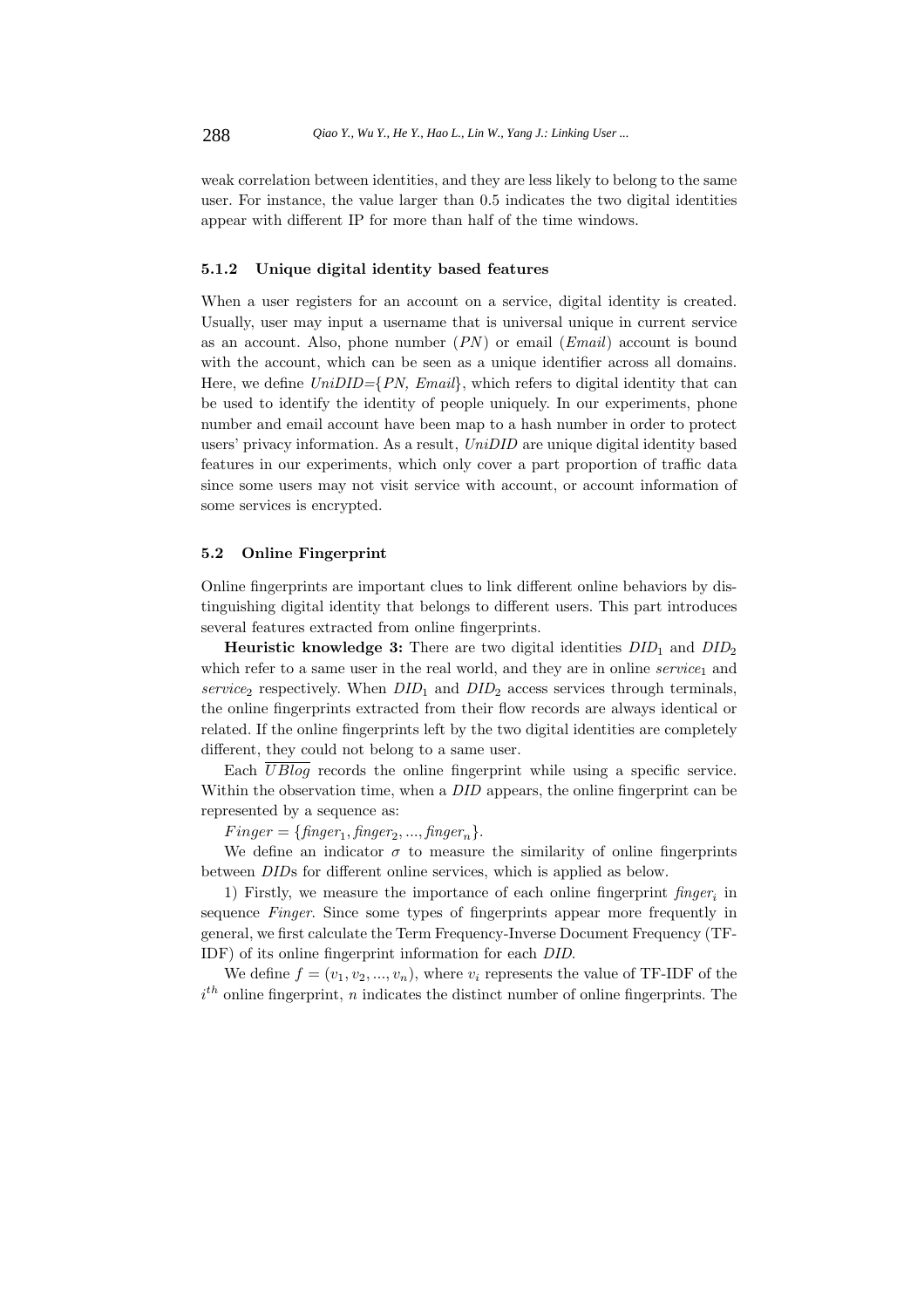definition of  $v_i$  is as follows:

$$
v_i = \frac{n_i}{N_i} \times \log \frac{count}{\|\{Finger|finger_i \in Finger\}\|},\tag{5}
$$

where  $n_i$  indicates the number of occurrences time of *finger*<sub>i</sub> in *Finger*,  $N_i$ indicates the number of fingerprints in Finger, count indicates the distinct number of users,  $\left\| \left\{ \text{Finger} | \text{finger}_i \in \text{Finger} \right\} \right\|$  indicates the number of users who have the online fingerprint of  $finger_i$ .

2) Based on vector f, we calculate the online fingerprint correlation between different digital identities. The indicator  $\sigma$  is defined as follows:

$$
\sigma = \sigma(f, f') = \frac{f \cdot f'}{|f| \cdot |f'|}. \tag{6}
$$

If  $\sigma = 0$ , the two digital identities are considered to belong to different users. Otherwise, we consider they are likely to belong to the same user.

#### **5.3 Spatio-temporal Behavior of User**

Users participate in different activities at different times of the day, and tend to follow similar patterns in different days. In the evening, users are generally active at "home", where they generate amounts of Internet traffic. In contrast, in the day of weekday, users usually stay in the "workplace". In order to distinguish different times of a day, we define the time period of "work hour" and "home hour" as follows:

1) "work hour": 8:00 to 19:00 on weekday.

2) "home hour": 20:00 to 7:00 of the next day on weekday and the whole day of weekend.

Based on "work hour" and "home hour", we divide the set of user online behavior vectors into two complementary sets. If the set of vectors  $\overline{UBlog}$  in which  $UTC$  is in the time period of "work hour" or "home hour", then we define it as  $\overline{UBlog}_{work}$  or  $\overline{UBlog}_{home}$  respectively. The whole set of  $\overline{UBlog}$  is represented as  $\overline{UBlog}_{all}$ . These three logs record user's behaviors in different time periods.

# **6 OBLD: The Proposed Hybrid Model**

Our goal of linking online behavior across domains is to establish a model which can determine whether a pair of digital identities refers to the same user [Ma and Leijon, 2011]. This section gives a hybrid model to address this problem. The structure of our model is illustrated in [Fig.3], and the two main parts of the model are unique digital identity based correlation and probability based correlation. For the former, we define a precision linkage rule to precisely link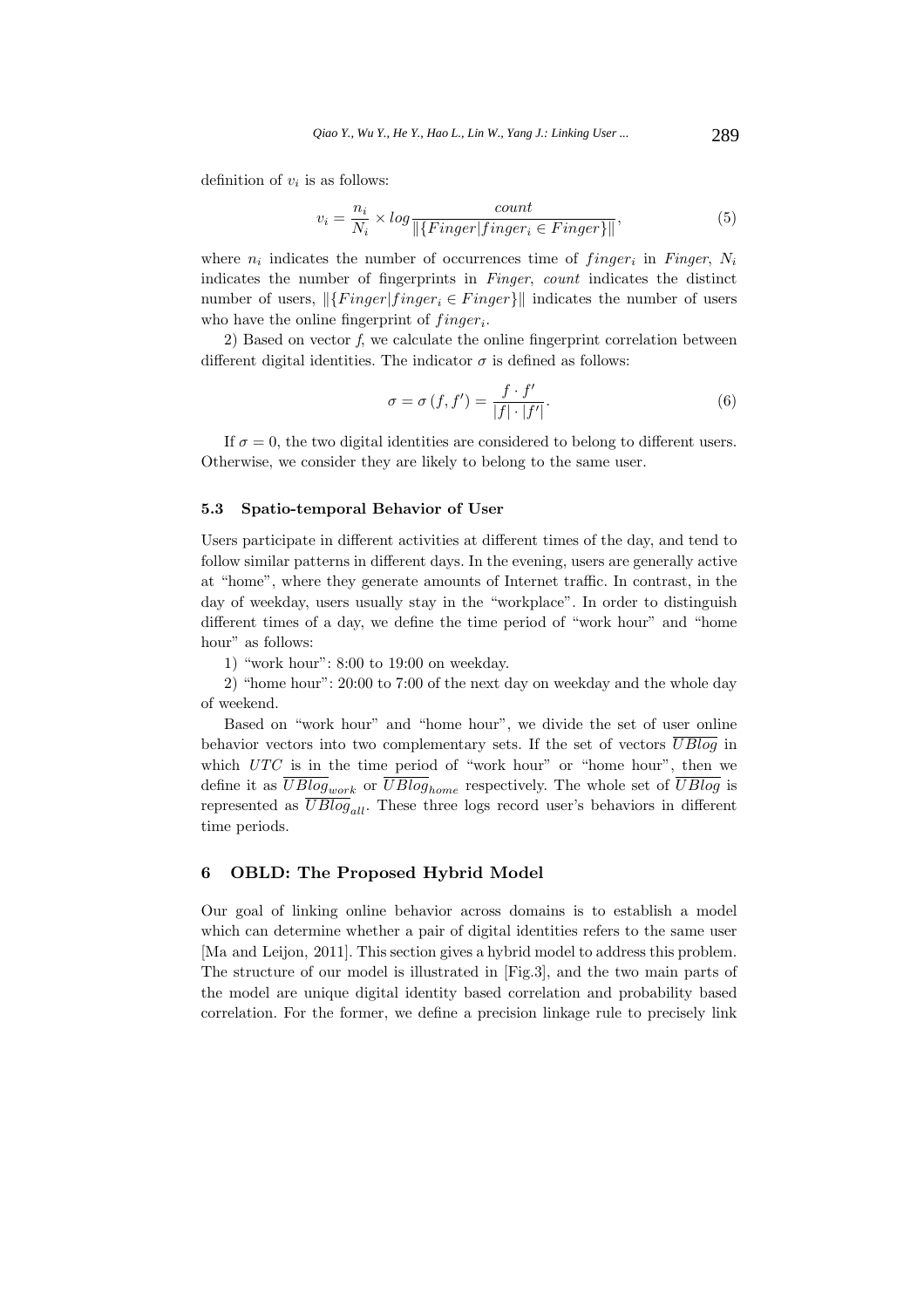

Figure 3: The architecture of OBLD model.

some unique digital identities. However, this method can only apply to a small number of digital identities, so the probability based correlation, a more general method, is proposed. We design several conditions to reduce the amount of input data by filtering some digital identity pairs first. Then, combining the supervised classification with Top1 selection, the correct-linked pairs are identified.

#### $6.1$ Unique Digital Identity Based Correlation

We have defined unique digital identity based feature  $UniDID = \{PN, Email\}$ , i.e., phone number and email account, as unique identifier of users across all domains. In our proposed hybrid model, firstly, we use UniDID to link user's online behavior with high precision that covers very limited proportion of data traffic. Furthermore, this step labels some source data as "linked pairs", which is the input of probability based correlation module to train and test the model. In this way, the proposed hybrid model is trained in an unsupervised manner. We link user's online behavior with digital identity in the following way.

1) For user online behavior vector  $\overline{UBlog_i}$  extracted from data traffic flow record  $i$ , get digital identity vector, i.e.,

 $\overline{DID_i} = (DIDtype_1, DID_{1i}, DIDtype_2, DID_{2i}, ...)$ .

Here,  $DIDtype_1 \in (DID - UniDID)$  and  $DIDtype_2 \in UniDID$ . 2) For two data traffic flow records  $i$  and  $i'$ , we have

> $\overline{DIDR_i} = (DIDtype_1, DID_{1i}, DIDtype_2, DID_{2i}, ...),$  $\overline{DIDR_{i'}} = (DIDtype_1, DID_{1i'}, DIDtype_2, DID_{2i'}, ...).$

From Section 3 we know that

 $\phi_{service}(DIDtype_1, DID_{1i}) = \phi_{service}(DIDtype_2, DID_{2i}),$  $\phi_{service'}(DIDtype_{1'},DID_{1i'}) = \phi_{service'}(DIDtype_{2'},DID_{2i'}).$ 

3) If  $(DIDtype_2 == DIDtype_{2'}) \& (DID_{2i} == DID_{2i'})$ , we have  $\phi_{service}(DIDtype_1, DID_{1i}) = \phi_{service'}(DIDtype_{1'}, DID_{1i'}).$  In other words,  $UniDID$  is a bridge to link different  $DIDs$  of the same actual person. If same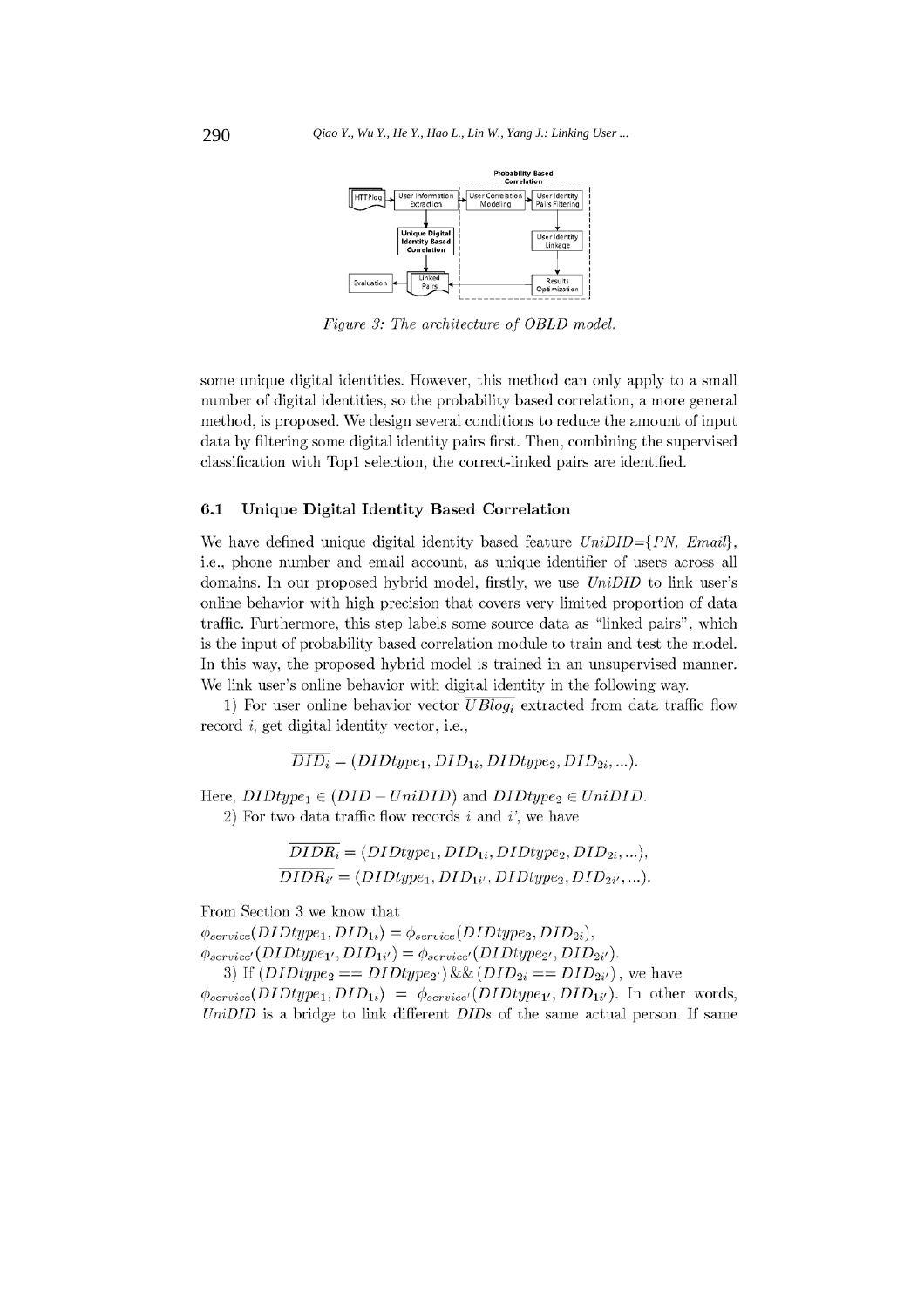UniDID is found in different flow records, different  $DIDs$  of the same person can be identified, then user's online behavior carried out by these DIDs are linked together.

However, in our experiments, only less than 2.8% flow records have UniDID that can be extracted. Therefore, other linkage method that can be applied to all flow records is required.

#### **6.2 Probability Based Correlation**

In each flow record, IP based features, online fingerprint, and spatio-temporal behavior of user can be extracted. These universal available features give us the opportunity to link all user online behavior. However, in real network environment, users usually connect with Internet by dynamic or public IP, using equipment with same brand, which makes it difficult to distinguish online behaviors between different people. In order to handle huge amount of data, and provide as high as possible linkage precision to link user online behavior, in our model, we apply filtering and correlation methods for probability based correlation.

#### **6.2.1 User Linkage Pairs Filtering**

If we extract all features from each flow record for all input data, then examine the correlation between them, for two service domains  $S$  and  $S'$  with  $N_1$  and  $N_2$ digital identities respectively, we will face a dataset with T times of matching,

$$
\overline{T} = \sum_{n=1}^{\min(N_1, N_2)} \frac{N_1! N_2!}{n! (N_1 - n)! n! (N_2 - n)!}
$$

which grows exponentially as the size of input dataset grows. What's more, the vast majority of wrong-linked pairs in the results of the IP and fingerprints correlation may lead to a serious data skew. Hence, we define some rules to filter some pairs out:

1) Remove the  $\overline{UBlog}$  contains wrong-formatted DID.

2) Remove the  $\overline{UBlog}$  contains inactive DID. If a DID generated Internet traffic in less than 12 time windows during a month, we call it an inactive user.

3) Ignore the  $IP_k = (ip_k, window_k)$  whose  $ip_i$  is used by more than 1000 LAN users in the  $window_i$ .

4) Remove the pairs whose  $\rho=0$  in the  $\overline{UBlog}_{work}$  or  $\overline{UBlog}_{home}$ .

5) Remove the pairs whose dissim-0.5 in the  $\overline{UBlog}_{work}$ ,  $\overline{UBlog}_{home}$ , or  $UBlog_{all}$ .

6) Remove the pairs whose  $\sigma=0$  in the  $\overline{UBlog}_{all}$ .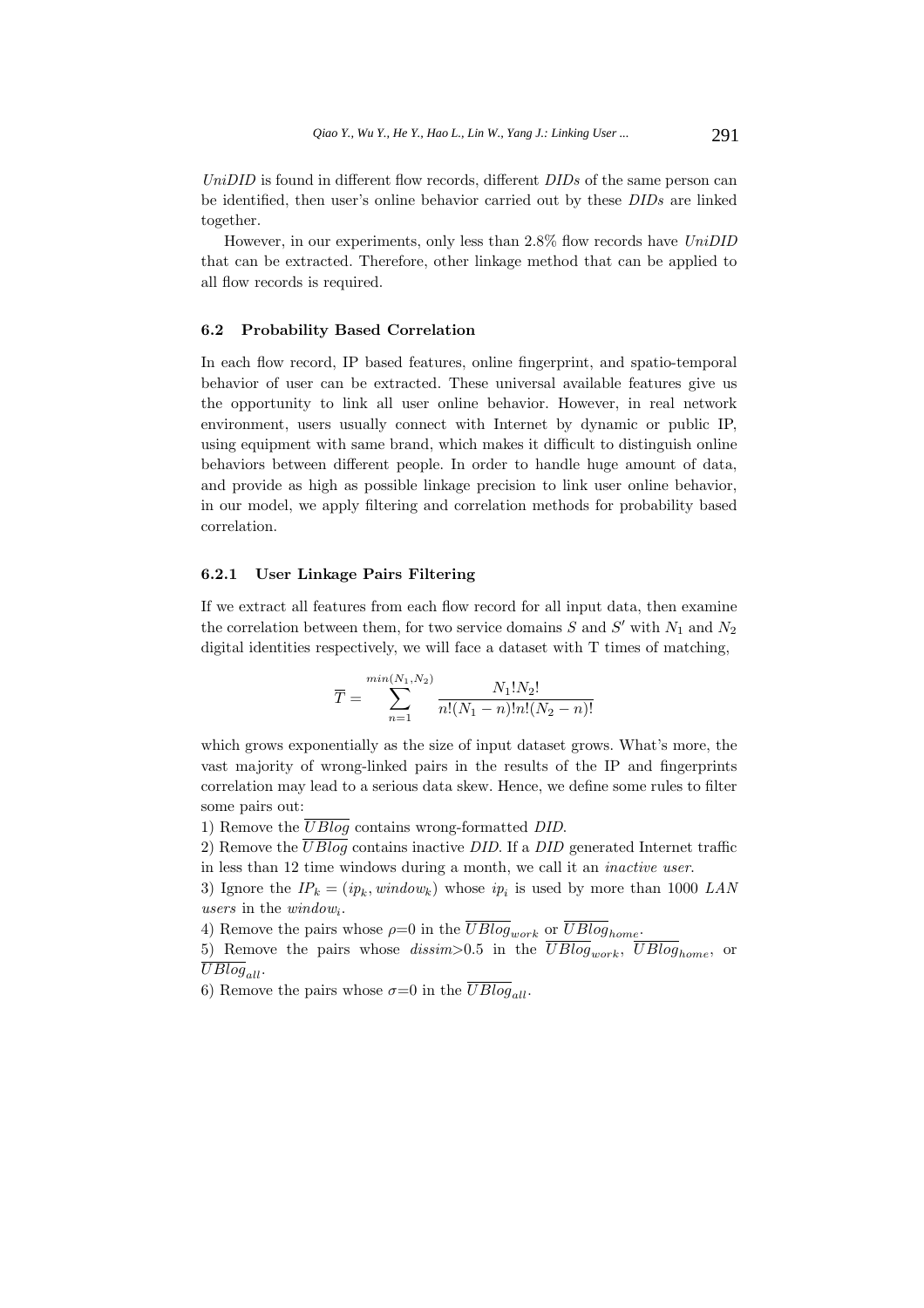| Features           | Definition                                                         |
|--------------------|--------------------------------------------------------------------|
| $\rho$             | IPSeq Similarity, distinguished                                    |
|                    | by $\overline{UBlog}_{work}, \overline{UBlog}_{home}, \text{ and}$ |
|                    | $UBlog_{all}$ .                                                    |
| $\left  \right $   | uniqueness of shared IP address,                                   |
|                    | distinguished by $UBlog_{work}$ ,                                  |
|                    | $\overline{UBlog}_{home}$ , and $\overline{UBlog}_{all}$ .         |
| corr               | the correlation measure of IPSeq                                   |
|                    | combines with the number of                                        |
|                    | LAN users, distinguished by                                        |
|                    | $UBlog_{work}, \quad \overline{UBlog}_{home},$<br>and              |
|                    | $\overline{UB}$ log <sub>all</sub> .                               |
| dissim             | IP dissimilarity, distinguished                                    |
|                    | by $\overline{UBlog}_{work}$ , $UBlog_{home}$ , and                |
|                    | $\overline{U}Blog_{all}$ .                                         |
| $\sigma_{os}$      | The similarity of terminal's op-                                   |
|                    | eration systems in $UBlog_{all}$ .                                 |
| $\sigma_{brouser}$ | in<br>The similarity of browsers                                   |
|                    | $UBlog_{all}$ .                                                    |
| $\sigma_{brand}$   | The similarity of brands<br>in                                     |
|                    | $UBlog_{all}$ .                                                    |

Table 1: Features calculation

#### **6.2.2 User Linkage Pairs Correlation**

In order to distinguish user's different behaviors at different times of the day, based on the three logs defined before, i.e.,  $\overline{UBlog}_{work}, \overline{UBlog}_{home}$ , and  $\overline{UBlog}_{all}$ , we calculate some features, which represent the user's online behaviors in different times. All features calculated are summarized in [Tab.1].

To achieve a better linkage performance, we first apply Chi-Squared Statistic to select some significant features. Then, we use the decision tree classification to obtain pairs that are likely to be a same user. Finally, a self-defined Top1 selection method is used to optimize the results of decision tree. Details are listed as below.

**Scoring the selected features**. We apply Chi-Squared Statistic evaluation to give score value to each feature. In our case, features with high score value are selected to quantify the relationship between two different DIDs.

**Decision tree classification**. Selected features are evaluated by adopting the decision tree to decide whether the DID pair is linked correctly.

**Top1 selection**. In the result set of decision tree classification, a DID of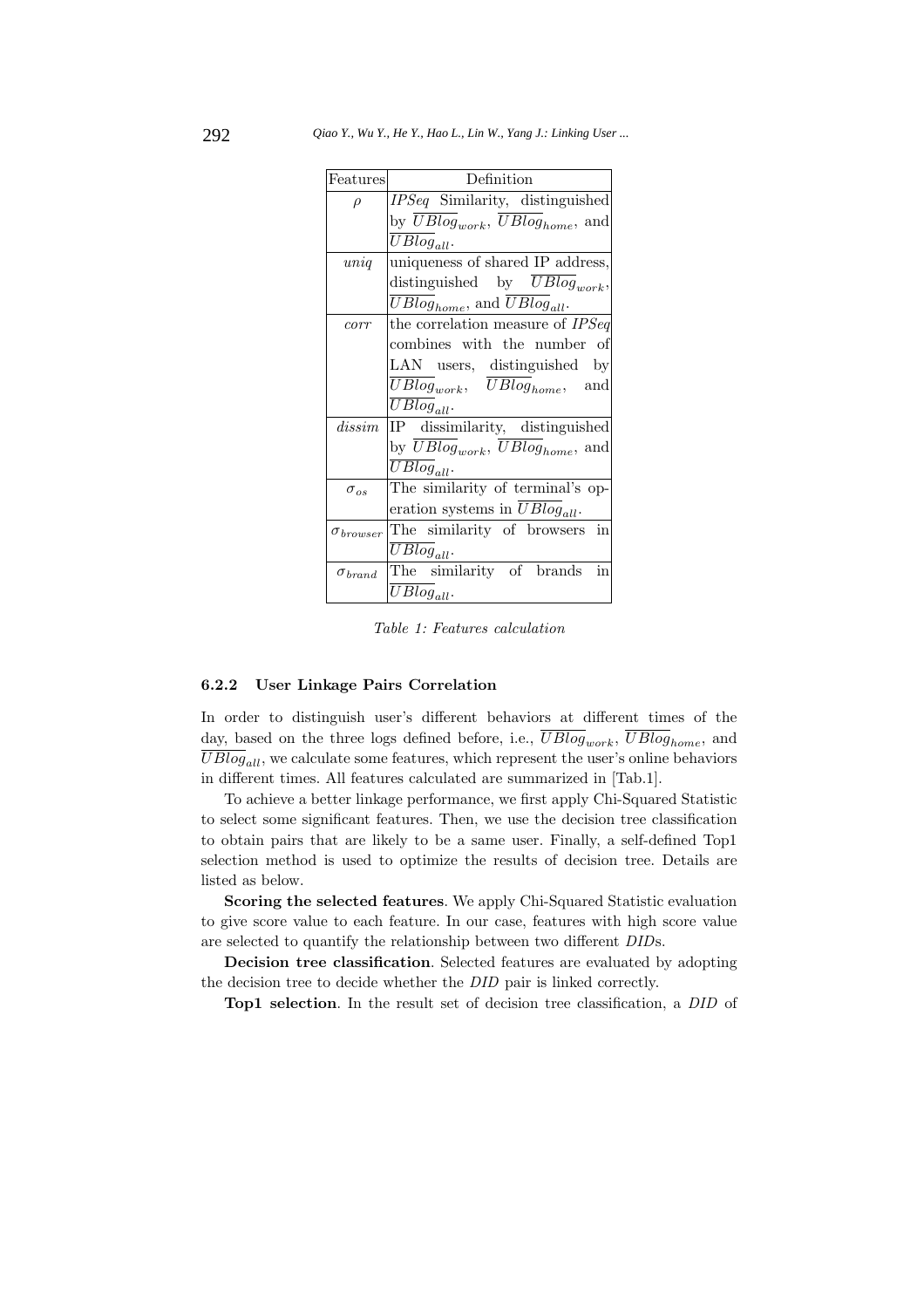the target online services may be linked to more than one identities of another online service, which means there are some wrong-linked pairs. To address the problem, we define an indicator score to find pairs that are most likely to be correct-linked based on IP usage, which is the most easily accessible information in Internet traffic.

$$
score = 0.5 \times (\rho + \sigma). \tag{7}
$$

Pair with highest score value is considered as a correct linkage.

# **7 Experimental Results**

In this section, the effectiveness of the OBLD model is evaluated based on the ground truth.

# **7.1 Data Collections**

In order to validate the universality of the proposed model, we evaluate it on data sets of fixed network and mobile network respectively.  $\text{DataSet}_1$  is collected from fixed network in a large province of southern China, while  $\text{DataSet}_2$  is collected from mobile network in a large province of northern China. The duration of both datasets last for one month, and  $DataSet_2$  contains each user's anonymized ID. We select four popular online services based on three conditions:

1) These services are in different domains,

2) Users need to register an account before using services,

3) Services have a high user coverage.

In view of these matters, the four online services we selected are as follows:

1) QQ: the most commonly used online social service platform in China, which provides instant messaging service for users.

2) SinaWeibo: a popular social service platform in China, like Twitter.

3) JD: a famous online e-commerce service platform, like amazon.

4) Taobao: the biggest e-commerce service platform in China. Similar to JD, users can purchase multiple and diverse goods on the platform.

## **7.2 The Analysis of User Behavior Linkage Characteristics**

Before we testing the model with real massive data traffic, in this section, we examine the characteristic of our experimental datasets to answer the following questions: How many digital identities can be extract from different service domains? What percentage of online behaviors are linked by applying unique digital identity based correlation? The answer of above questions may help us predict the amount of data to be processed and how the hybrid model work in each step.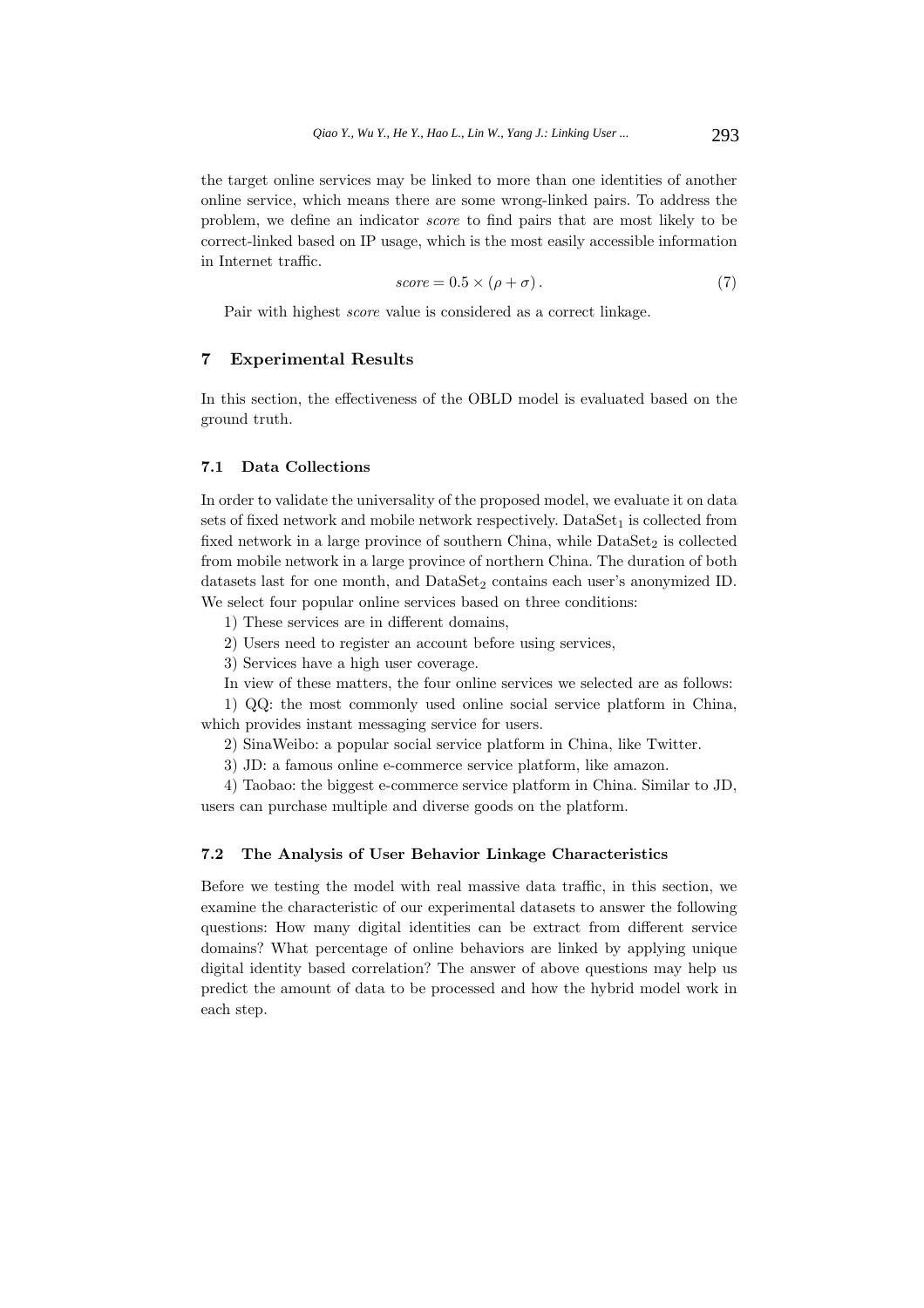|        |       | service <i>DIDtype DID</i> count user count proportion |         |        |
|--------|-------|--------------------------------------------------------|---------|--------|
| Taobao | PN    | 339                                                    | 3381978 | 0.01%  |
| JD.    | email | 4007                                                   | 417433  | 0.96%  |
| JD.    | PN    | 11145                                                  | 417433  | 2.67%  |
| Weibo  | email | 125307                                                 | 737543  | 16.99% |

Table 2: The proportion of UniDID for selected services in DataSet<sub>1</sub>

Firstly, we examine the distribution of *DID* in two dataset. In our hybrid model, the unique digital identity based correlation method links user's online behavior with unique digital identity, i.e., phone number and email account, refers to  $UniDID = \{PN, Email\}$ . [Tab.2] presents how many unique digital identities can be extracted from selected services. Only 2.8% digital identities are unique digital identities.

Above unique identifiers can help us link some user behaviors with nearly 100% accuracy. However, in order to link user's online behavior as many as possible, based on all the extracted digital identities, we apply the probability based correlation method in the next step. In [Fig.4,] we examine how many digital identities a user has in  $DataSet_2$ , which has labeled unique identifier for each user. Most of users own less than 10 digital identities. At the same time,  $0.01\%$  of users have more than 100 digital identities, which implies that abnormal users and data exception exist in our dataset.



Figure 4: The distribution of the number of user's digital identities.

Note that, in our model, we assume that data noise is very common in data traffic of Internet. As a result, we don't deal with data exception, data noise, or data skew, instead, we try to find "linked pairs" with highest probability based on digital identity, online fingerprint, and spatio-temporal behavior of user.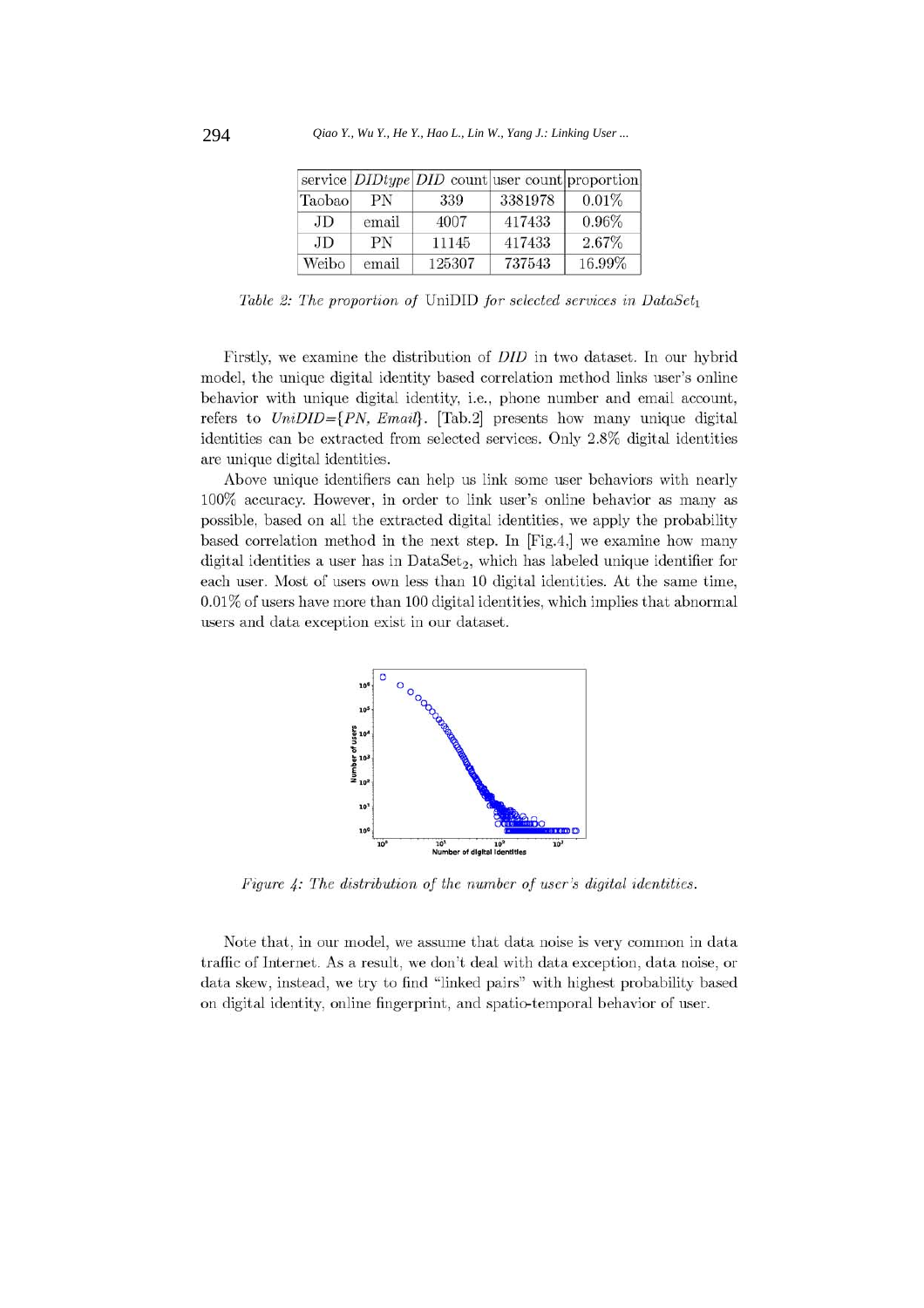

Figure 5: The distribution of online fingerprint.

What's more, we extract the online fingerprints of users from four services (QQ, Weibo, Taobao and JD) and compare the coverage of fingerprints extracted from different services to see whether data misalignment exists. We define the coverage of fingerprints as the number of identities with online fingerprints divided by the total number of *DID*s extracted in a certain service. The coverage of online fingerprints in different online services is shown in [Fig.5]. For the four services in different services, almost 70% of *DID*s have at least one online fingerprint. The coverage of online fingerprints in different services is similar. This fact indicates that the online fingerprints do not depend on a particular service. Data misalignment caused by the differences between services doesn't exist in our dataset.

#### 7.3 **Evaluation Metrics**

We consider the problem of online behavior linkage as a binary classification task that, given two DIDs, estimate whether they are matching or not:

1) True Positive (TP): These predicted matched  $D\bar{D}s$  ( $f=1$ ) actually belong to same natural person;

2) True Negative (TN): These predicted unmatched  $D\bar{ID}$ s ( $f=0$ ) actually belong to different natural persons:

3) False Negative (FN): These predicted unmatched  $D\bar{D}s$  ( $f=0$ ) actually belong to same natural person;

4) False Positive (FP): These predicted matched  $DIDs$  ( $f=1$ ) actually belong to different natural persons.

Based on aforementioned possible classification results, we can define following metrics, Precision =  $\frac{|TP|}{|TP|+|FP|}$ , Recall =  $\frac{|TP|}{|TP|+|FN|}$ , F1 Score = 2.  $\frac{Precision\cdot Recall}{Precision+Recall}$ , and  $Accuracy = \frac{|TP|+|TN|}{|TP|+|TN|+|FP|+|FN|}$ .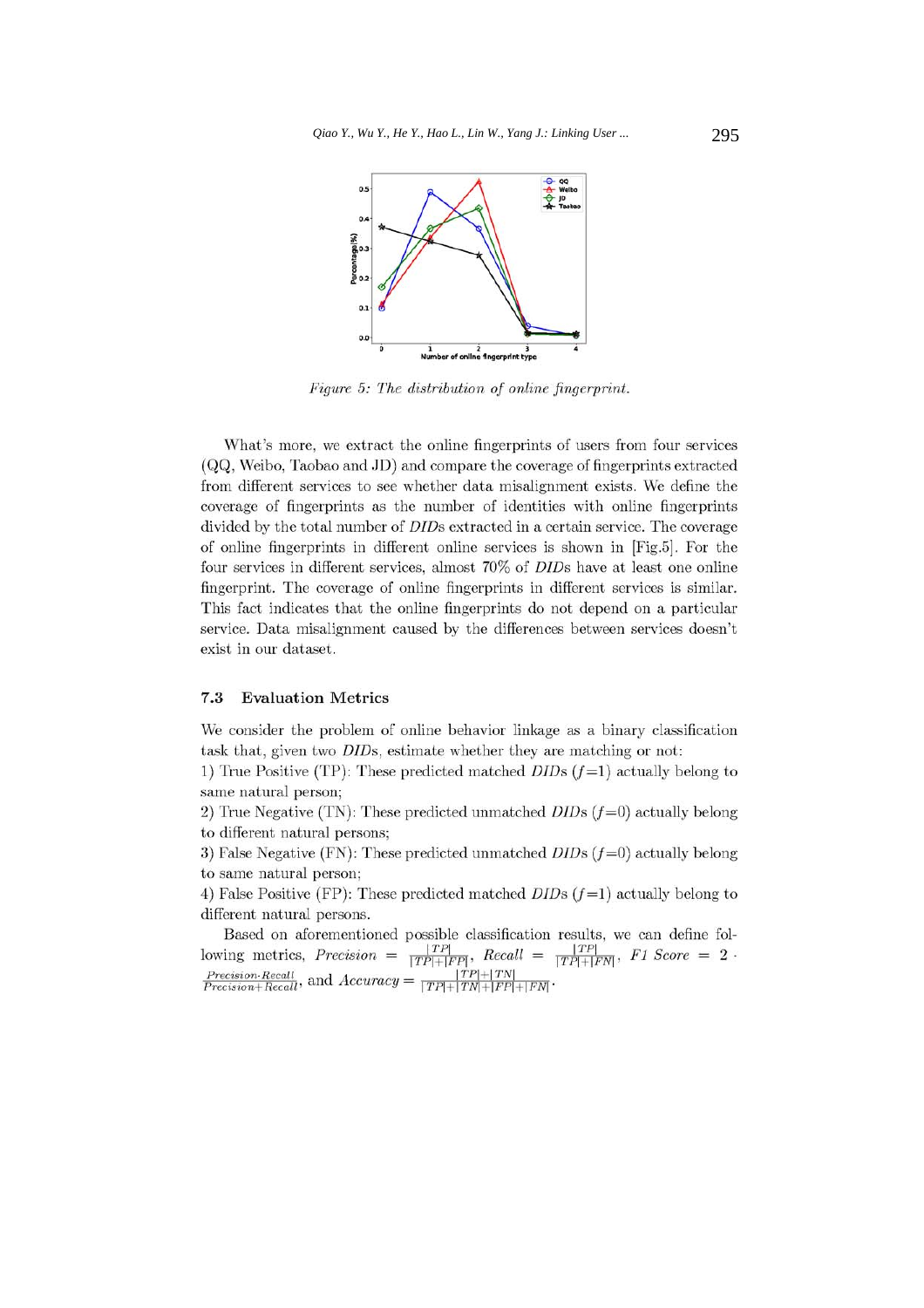| UniDID       | <b>Services</b> | Linked pairs Precision |      |
|--------------|-----------------|------------------------|------|
| Email        | JD, Weibo, QQ   | 29417                  | 100% |
| Phone number | JD. Taobao      | 118                    | 100% |

Table 3: Results of unique digital identity based correlation

## **7.4 Performance Analysis**

We apply Chi-Squared Statistic evaluation to give score value to each feature. As is shown in [Tab.1], there are 12 features of IP usage and 4 features of fingerprints. [Tab.4] shows us the Chi-Squared values of features of two data sets. The larger Chi-Squared value indicates the more relevant the feature is to the data. So we select the top 9 features for  $\text{DataSet}_1$  and the top 4 features for  $\text{DataSet}_2$  as the most significant features.

| Feature                    |          | Score (Dataset <sub>1</sub> ) Score (Dataset <sub>2</sub> ) |
|----------------------------|----------|-------------------------------------------------------------|
| $\rho (work)$              | 4338.71  | 3.96                                                        |
| $\rho$ (home)              | 3640.88  | 41.11                                                       |
| $\rho (all)$               | 3197.07  | 7.82                                                        |
| uniq (work)                | 11177.7  | 181.27                                                      |
| uniq(home)                 | 13202.51 | 106.41                                                      |
| $uniq$ $\left( all\right)$ | 10493.27 | 58.28                                                       |
| corr(work)                 | 6775.46  | 20.37                                                       |
| corr(home)                 | 7292.65  | 30.17                                                       |
| corr (all)                 | 4317.35  | 24.69                                                       |
| dissim(work)               | 797.77   | 9.02                                                        |
|                            | 738.9    | 0.82                                                        |
| dissim (all)               | 156.26   | 3.64                                                        |
| $\sigma (os)$              | 326.78   | 16.45                                                       |
| $\sigma$ (browser)         | 562.61   |                                                             |
| $\sigma$ (brand)           | 9        | 0                                                           |
|                            |          | dissim(home)                                                |

Table 4: Chi-Squared value of the selected features

DID pairs in each test set are divided into ten folds, we randomly pick seven folds as a training set and the left three folds as a testing set. We leverage decision tree to identify the relationships between the two DIDs. The results are listed in [Tab.5]. If only part of the significant features are used to identify the correctlinked pairs, results are not good enough. The combination of all selected features achieves  $92\%$  accuracy,  $82\%$  precision,  $77\%$  recall and  $79\%$  F1 score for DataSet<sub>1</sub>.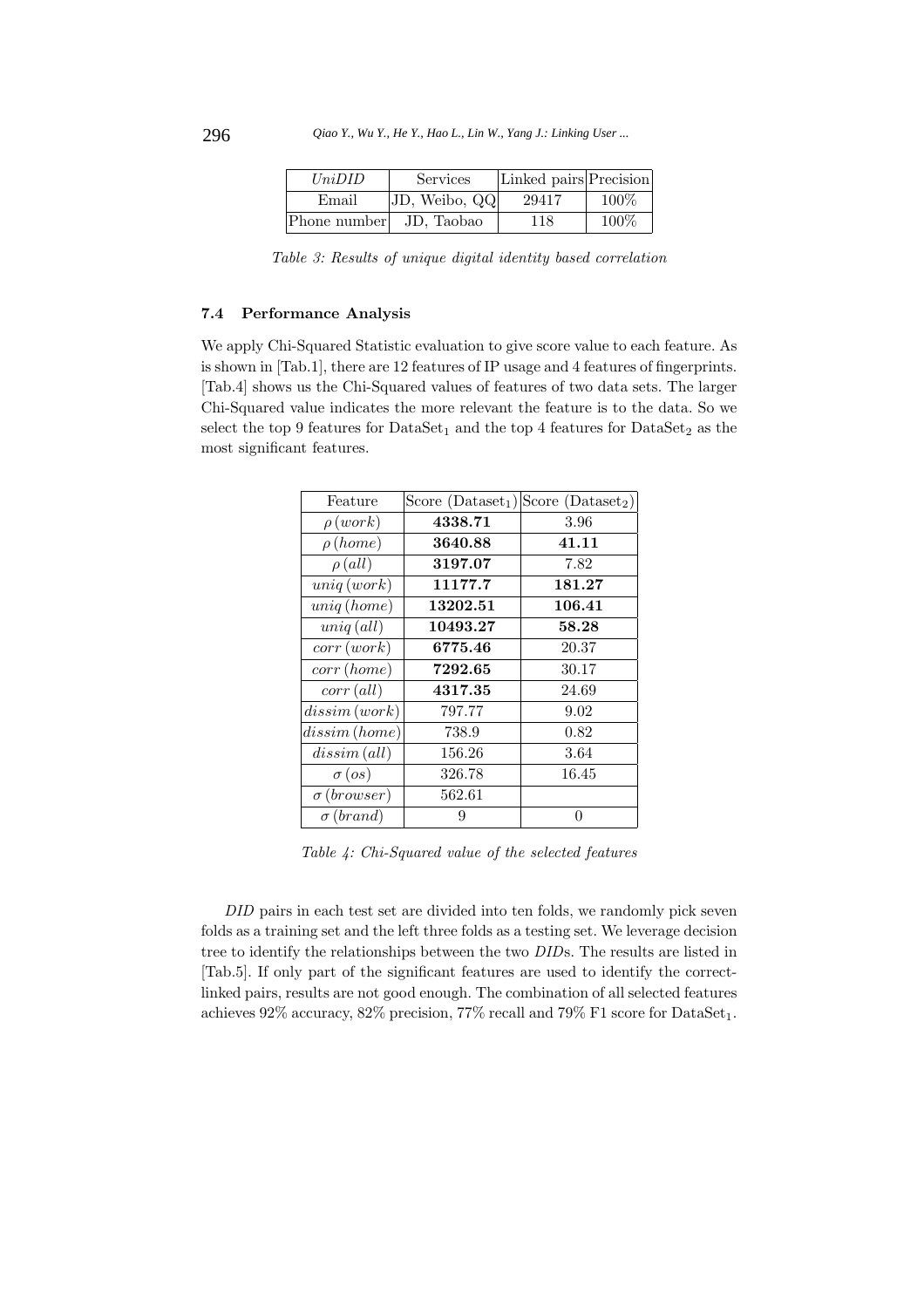|                                 | DataSet1 |     |                                                                       | DataSet2 |       |       |       |        |
|---------------------------------|----------|-----|-----------------------------------------------------------------------|----------|-------|-------|-------|--------|
| Feature                         |          |     | Precision Recall Accuracy F1 Score Precision Recall Accuracy F1 Score |          |       |       |       |        |
| $\rho(work)$                    | 62%      | 22% | 84%                                                                   | 32%      |       |       |       |        |
| $\rho$ (home)                   | 54%      | 20% | 83%                                                                   | 29%      | 97.9% | 100%  | 97.9% | 98.9%  |
| $\rho$ (all)                    | 58%      | 30% | 84%                                                                   | 39%      |       |       |       |        |
| uniq(work)                      | 78%      | 65% | 92%                                                                   | 71%      | 97.4% | 100%  | 97.4% | 98.7%  |
| uniq(home)                      | 76%      | 65% | 90%                                                                   | 70%      | 97.5% | 100%  | 97.5% | 98.8%  |
| $uniq$ (all)                    | 78%      | 67% | 91%                                                                   | 73%      | 97.4% | 100%  | 97.4% | 98.7%  |
| corr(work)                      | 62%      | 52% | 86%                                                                   | 57%      |       |       |       |        |
| corr (home)                     | 53%      | 37% | 83%                                                                   | 44%      |       |       |       |        |
| $corr$ (all)                    | 68.3%    | 47% | 87%                                                                   | 56%      |       |       |       |        |
| all features                    | 82%      | 77% | 92%                                                                   | 79%      | 97.7% | 99.9% | 97.5% | 98.74% |
| all features $+$ Top1 selection | 89%      | 73% | 94%                                                                   | 80%      | 97.7% | 99.5% | 97.1% | 98,55% |

Table 5: User online behavior linkage results



Figure 6: The distribution of linked DIDs with same DID type.

As for DataSet<sub>2</sub>, feature  $\rho_{ipSeq}$  (home) alone achieves the highest performance, i.e., 97.9% accuracy, 100% precision, 97.9% recall, and 98.9% F1 score.

Take Data $Set_1$  as an example, in the result set of decision tree, as shown in [Fig.6], more than 1000 DIDs are linked to at least two identities of the same service. The result shows that there are still an assignable number of wrong-linked pairs yet. Furthermore, if we combine the decision tree and Top1 selection together, the most likely linked pairs can be selected out. As a result, the precision can achieve 84\% at last.

Since all the existing methods focus on user profile or social relationship, and the datasets in different paper is different, we can only compare the precision presented in each paper, as shown in [Tab.6]. For POIS, the performances based on different data sets have obvious differences, so we list all the results in the Table. It is very clear that the proposed hybrid model OBLD outperforms others.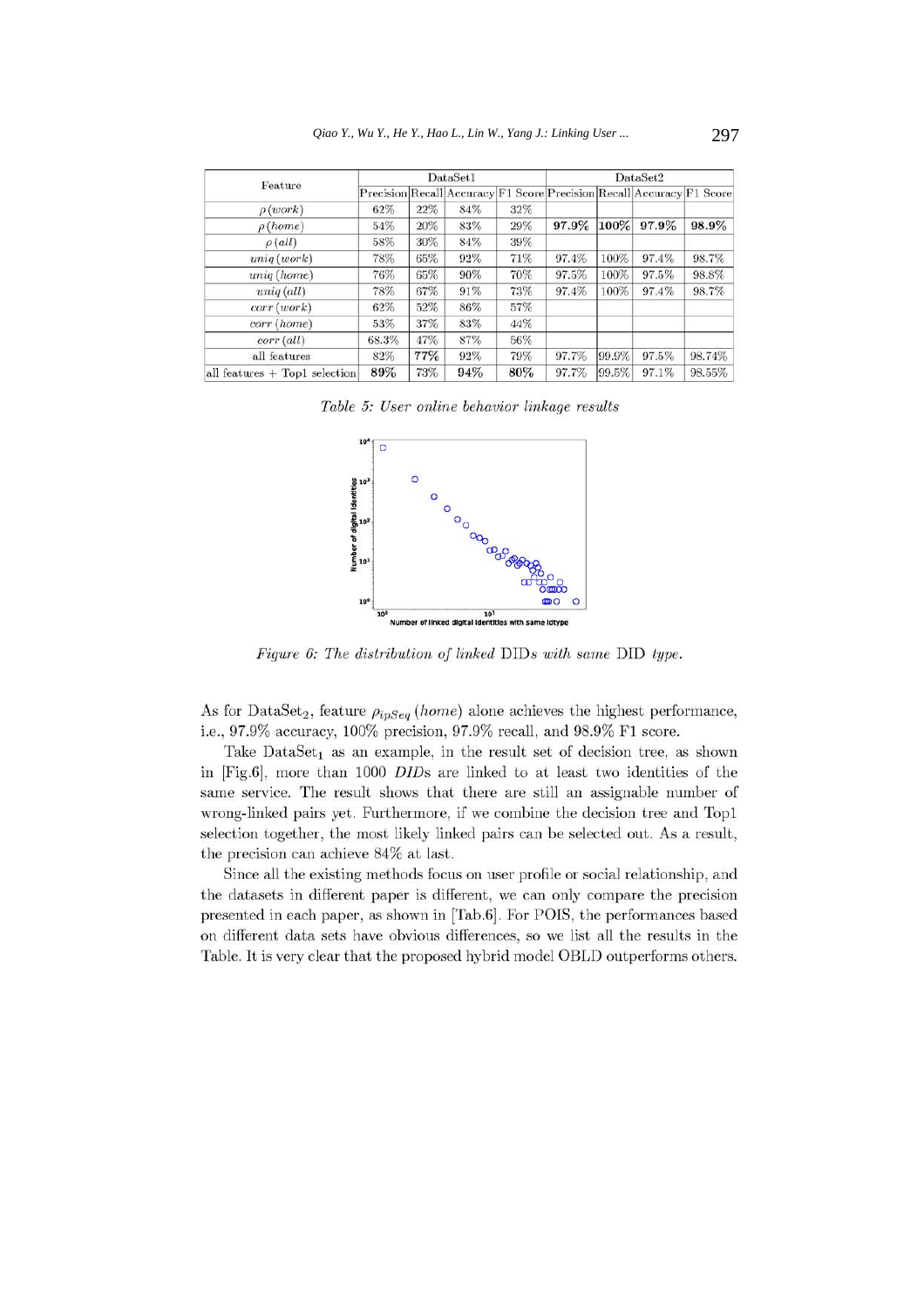| Method                         | Precision                                 | Recall               |
|--------------------------------|-------------------------------------------|----------------------|
| CONSET [Zhang et al., 2015]    | 82.05%                                    | 71.10%               |
| MAH [Tan et al., 2014]         | 85.30%                                    |                      |
| Ulink-CPP [Lee and Jung, 2017] | $62\%$                                    |                      |
| Ulink-APG [Lee and Jung, 2017] | 60%                                       |                      |
| POIS [Riederer et al., 2016]   | $ 75\% / 95\% / 30\%  38\% / 77\% / 18\%$ |                      |
| OBLD                           | $89\%/97.9\%$                             | $\frac{73\%}{100\%}$ |

Table 6: Performance of different methods

# **8 Conclusions**

In this paper, we conducted a systematic and detailed investigation on the problem of linking online behavior of different online services across domains. We precisely defined the problem and proposed a hybrid model OBLD to address it. First, we clarified the practical significance of proposing a model for digital identity linkage across service domains. Second, we described the characteristics of the data set used in the experiment. Next, we introduced the three kinds of features used in our model, i.e., user digital identity, online fingerprint, and spatio-temporal behavior of users, to evaluate the similarity and dissimilarity between online behaviors. Then, a set of candidate digital identity pairs were obtained through the investigation of IP correlation and online fingerprint correlation between pairs. Finally, based on the unique digital identity based correlation and probability based correlation, we combined the decision tree with Top1 selection to identify the correct-linked pairs. Based on factual data, the performance of the proposed model was evaluated and the linkage precision achieved as high as 89%, and 97.9% for two datasets respectively. The result validated the effectiveness of the proposed model. Moreover, the model can be applied to data sets from different domains, different network environments, and different countries. What's more, the algorithm used in our model is simple, and will have a good guidance on the following scientific researches and engineering realization. Considering that user's online behaviors will keep changing or being accumulated as time goes by, in the future a more practical linkage method is expected to be proposed to extract attributes and link online behavior[Irani et al., 2009] dynamically.

#### **Acknowledgements**

This work is supported in part by the National Natural Science Foundation of China (61671078, 61701031), Director Funds of Beijing Key Laboratory of Net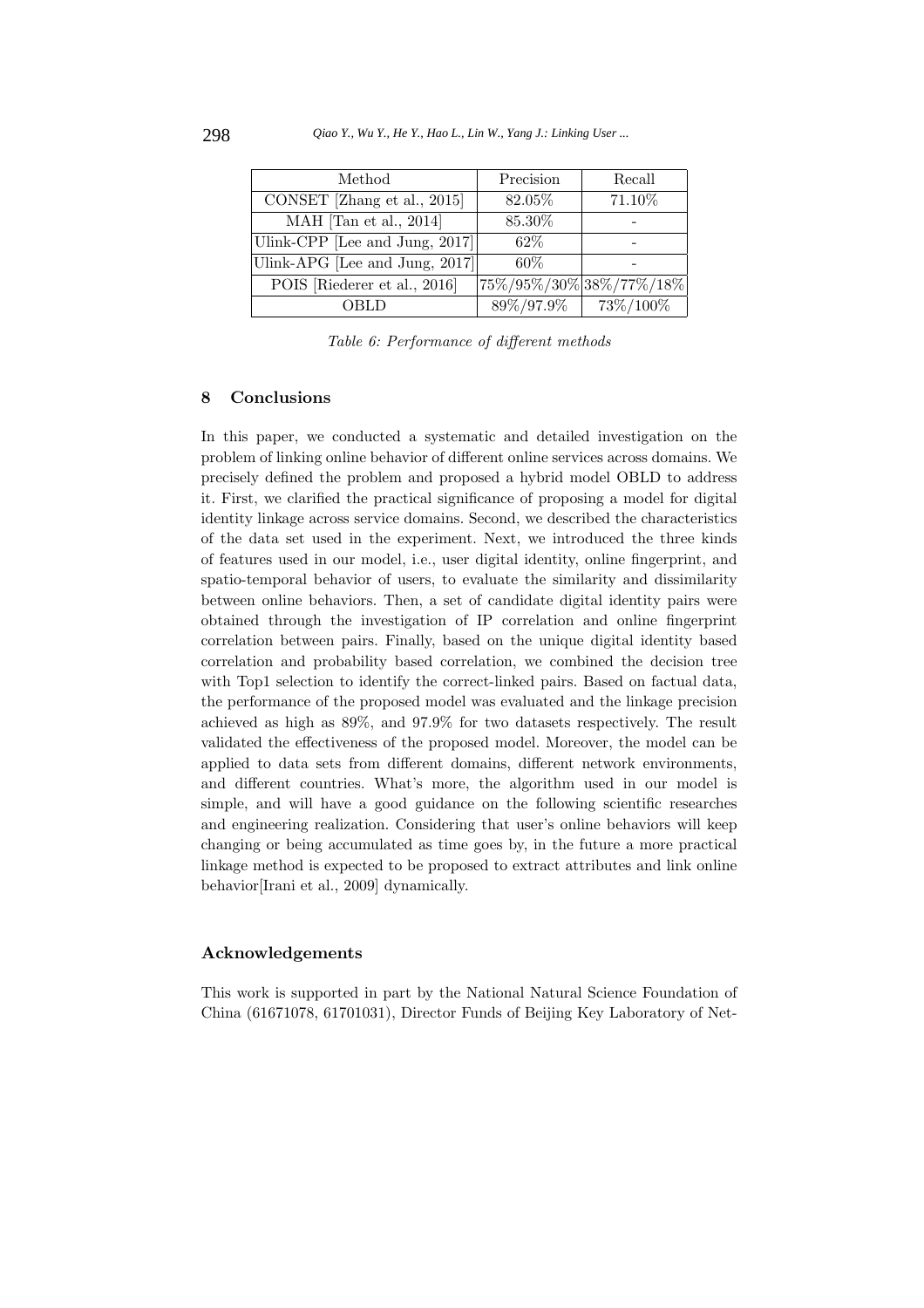work System Architecture and Convergence (2017BKL-NSAC-ZJ-06), and 111 Project of China (B08004, B17007). This work is conducted on the platform of Center for Data Science of Beijing University of Posts and Telecommunications.

## **References**

- [Abel et al., 2010] Abel, F., Henze, N., Herder, E., and Krause, D. "Interweaving public user profiles on the web", In Proceedings of the 18th International Conference User Modeling, Adaptation, and Personalization, pages:16–27.
- [Bartunov et al., 2012] Bartunov, S., Korshunov, A., Park, S.-T., Ryu, W., and Lee, H. "Joint link-attribute user identity resolution in online social networks". In Proceedings of the 6th International Conference on Knowledge Discovery and Data Mining, Workshop on Social Network Mining and Analysis. ACM.
- [Bello-Orgaz et al., 2016] Bello-Orgaz, G., Jung, J.J., and Camacho, D. "Social big data: Recent achievements and new challenges", Information Fusion, 28:45–59.
- [Blondel et al., 2015] Blondel, V. D., Decuyper, A., and Krings, G. "A survey of results on mobile phone datasets analysis", EPJ Data Science, 4(1):10.
- [Bui and Jung, 2018] Bui, K.-H. and Jung, J.J. "Internet of agents framework for connected vehicles: A case study on distributed traffic control system". Journal of Parallel and Distributed Computing, 116:89–95
- [Calabrese et al., 2015] Calabrese, F., Ferrari, L., and Blondel, V. D. "Urban sensing using mobile phone network data: a survey of research", ACM Computing Surveys, 47(2):25.
- [Calabrese et al., 2011] Calabrese, F., Smoreda, Z., Blondel, V. D., and Ratti, C. "Interplay between telecommunications and face-to-face interactions: A study using mobile phone data", PloS one, 6(7):e20814.
- [Chen et al., 2014] Chen, M., Mao, S., and Liu, Y. "Big data: A survey", Mobile Networks and Applications, 19(2):171–209.
- [Cho et al., 2011] Cho, E., Myers, S. A., and Leskovec, J. "Friendship and mobility: user movement in location-based social networks". In Proceedings of the 17th ACM SIGKDD international conference on Knowledge discovery and data mining, pages:1082–1090. ACM.
- [Dunbar et al., 2015] Dunbar, R. I., Arnaboldi, V., Conti, M., and Passarella, A. "The structure of online social networks mirrors those in the offline world", Social Networks, 43:39–47.
- [Gundecha et al., 2014] Gundecha, P., Barbier, G., Tang, J., and Liu, H. "User vulnerability and its reduction on a social networking site", ACM Transactions on Knowledge Discovery from Data (TKDD), 9(2):12.
- [Han et al., 2017] Han, X., Wang, L., Cui, C., Ma, J., and Zhang, S. "Linking multiple online identities in criminal investigations: A spectral co-clustering framework", IEEE Transactions on Information Forensics and Security, 12(9):2242-2255.
- [Hong and Jung, 2016] Hong, M. and Jung, J.J. "MyMovieHistory: Social Recommender System by Discovering Social Affinities Among Users", Cybernetics and Systems 47(1-2):88–110.
- [Hong and Jung, 2018] Hong, M. and Jung, J.J. "Multi-Sided recommendation based on social tensor factorization". Information Sciences,447:140–156.
- [Hong et al., 2017] Hong, M., Jung, J.J., Piccialli, F., and Chianese, A. "Social recommendation service for cultural heritage", Personal and Ubiquitous Computing 21(2):191–201.
- [Hristova et al., 2016] Hristova, D., Williams, M. J., Musolesi, M., Panzarasa, P., and Mascolo, C. "Measuring urban social diversity using interconnected geo-social networks". In Proceedings of the 25th International Conference on World Wide Web, pages:21–30. International World Wide Web Conferences.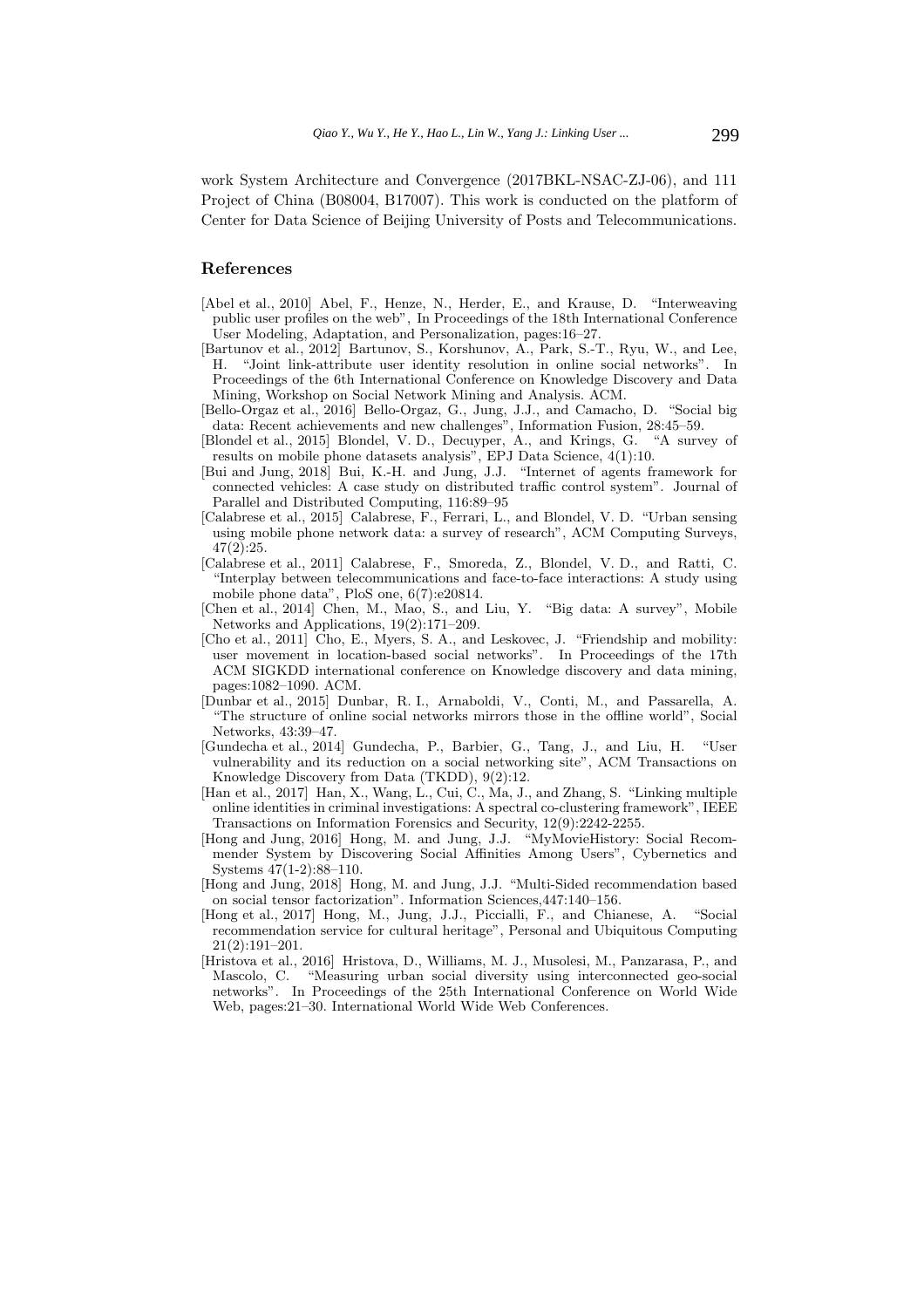- [Irani et al., 2009] Irani, D., Webb, S., Li, K., and Pu, C. "Large online social footprints–an emerging threat". In Computational Science and Engineering, 2009. CSE'09. International Conference on, volume 3, pages:271–276. IEEE.
- [Jung, 2017] Jung, J.E. "Discovering Social Bursts by Using Link Analytics on Large-Scale Social Networks", Mobile Networks & Applications, 22(4):625–633.
- [Kim et al., 2017] Kim, S., Kini, N., Pujara, J., Koh, E., and Getoor, L. "Probabilistic visitor stitching on cross-device web logs". In Proceedings of the 26th International Conference on World Wide Web, pages:1581–1589. International World Wide Web Conferences.
- [Kong et al., 2013] Kong, X., Zhang, J., and Yu, P. S. "Inferring anchor links across multiple heterogeneous social networks". In Proceedings of the 22nd ACM international conference on Information & Knowledge Management, pages:179–188. ACM.
- [Korula and Lattanzi, 2014] Korula, N. and Lattanzi, S. "An efficient reconciliation algorithm for social networks", Proceedings of the VLDB Endowment, 7(5):377–388.
- [Lee and Jung, 2017] Lee, O-J. and Jung, J.E. "Sequence Clustering-based Automated Rule Generation for Adaptive Complex Event Processing", Future Generation Computer Sciences, 66:100–109.
- [Liu et al., 2013] Liu, J., Zhang, F., Song, X., Song, Y.-I., Lin, C.-Y., and Hon, H.-W. "What's in a name?: an unsupervised approach to link users across communities". In Proceedings of the sixth ACM international conference on Web search and data mining, pages:495–504. ACM.
- [Liu et al., 2016] Liu, L., Cheung, W. K., Li, X., and Liao, L. "Aligning users across social networks using network embedding.". In IJCAI, pages:1774–1780.
- [Liu et al., 2014] Liu, S., Wang, S., Zhu, F., Zhang, J., and Krishnan, R. "Hydra: Large-scale social identity linkage via heterogeneous behavior modeling". In Proceedings of the 2014 ACM SIGMOD international conference on Management of data, pages:51–62. ACM.
- [Ma and Leijon, 2011] Ma, Z. and Leijon, A. "Bayesian estimation of beta mixture models with variational inference", IEEE Transactions on Pattern Analysis and Machine Intelligence, 33(11):2160–2173.
- [Ma et al., 2014] Ma, Z., Rana, P. K., Taghia, J., Flierl, M., and Leijon, A. "Bayesian estimation of dirichlet mixture model with variational inference", Pattern Recognition, 47(9):3143–3157.
- [Ma et al., 2018] Ma, Z., Xue, J.-H., Leijon, A., Tan, Z.-H., Yang, Z., and Guo, J. "Decorrelation of neutral vector variables: Theory and applications", IEEE transactions on neural networks and learning systems, 29(1):129–143.
- [Malhotra et al., 2012] Malhotra, A., Totti, L., Meira Jr, W., Kumaraguru, P., and Almeida, V. "Studying user footprints in different online social networks". In Advances in Social Networks Analysis and Mining (ASONAM), 2012 IEEE/ACM International Conference on, pages:1065–1070. IEEE.
- [Man et al., 2016] Man, T., Shen, H., Liu, S., Jin, X., and Cheng, X. "Predict anchor links across social networks via an embedding approach.". In IJCAI, pages:1823– 1829.
- [Naboulsi et al., 2015] Naboulsi, D., Fiore, M., Ribot, S., and Stanica, R. "Mobile traffic analysis: a survey", Université de Lyon, Tech. Rep. hal-01132385.
- [Nie et al., 2016] Nie, Y., Jia, Y., Li, S., Zhu, X., Li, A., and Zhou, B. "Identifying users across social networks based on dynamic core interests", Neurocomputing, 210:107– 115.
- [Nguyen and Jung, 2017] Nguyen, D.T. and Jung, J.E. "Real-time event detection for online behavioral analysis of big social data", Future Generation Computer Systems, 66:137–145.
- [Nguyen and Jung, 2018] Nguyen, H.L. and Jung, J.E. SocioScope: A framework for understanding Internet of Social Knowledge, Future Generation Computer Systems, 83:358–365.